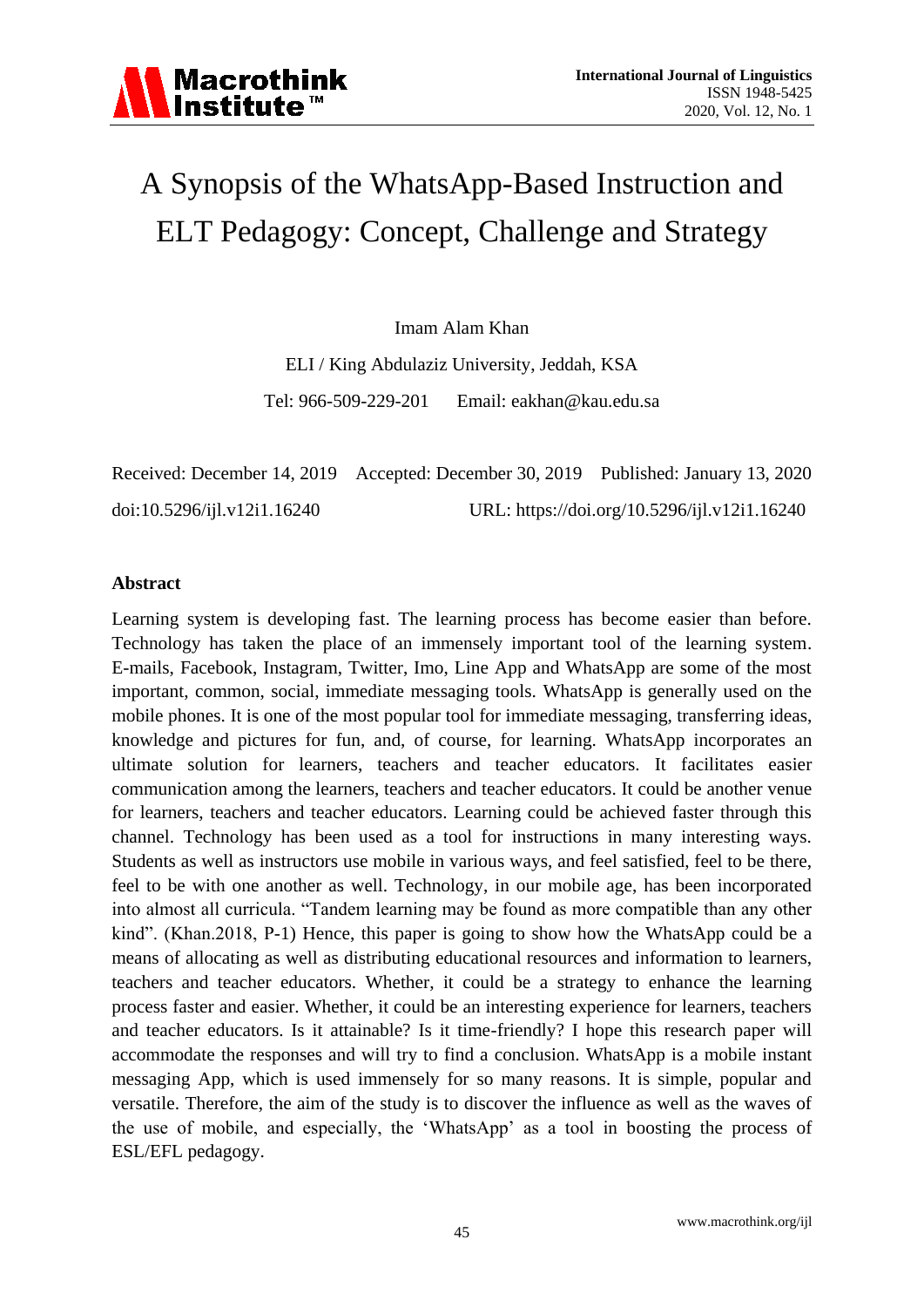

**Keywords:** WhatsApp, WhatsApp technology, Mobile, Mobile learning, Learning process, Learning tool, Communication, Pedagogy, Strategy

#### **1. Introduction**

WhatsApp is a mobile application where the last three letters with 'A' in capital, and 'pp' in lower case, make 'App' which refers to the application. It is a new, but very much hot application of smart mobile, which has made waves all over the world. It is a cross-platform-function of a mobile. The mobiles require smart technology. That is why the mobiles, which possess WhatsApp messengers are often called smartphones. WhatsApp is an informal, formal, and fast messenger. It is very much private, too. "Mobile phones offer such an opportunity where language can be learnt anywhere and anytime". (Imtiaz Hussain Taj & *et all*) WhatsApp users use it for communication. People use it to communicate with their peers, friends and families. They make groups also. Anything is sent; messages, notices, images, audios and videos. They are transmitted with clarity of sound and pictures. Digital media is often used. Oral chat is always preferred. Conceptual oral chat is a language of proximity. Users communicate in different ways. Communication depends on situations. It depends on speakers as well as on listeners. It differs from person to person, too. Emotions are expressed by using emoji"s, or emoticons. They can be conveyed through keyboard characters which represent facial expressions. It is concluded in the Internet blog in this way, "Whatever their attitude is towards technology, most teachers are at least somewhat familiar with WhatsApp and its capabilities."

#### *1.1 Purpose and Significance of the Study*

The ultimate purpose of the study on the academic usefulness of the WhatsApp is to discover, evaluate and upkeep the ESL / EFL as to how much it supports the pedagogy.

#### *1.2 Statement of the Problem of the Study*

This study is going to explore, or discover the importance, roles, and influence of WhatsApp in the pedagogy of ESL / EFL. How it helps the learners improving their overall abilities. How it enables the learners to get motivated and, how it brings about the cognitive changes in them. The suggestions would also be offered to make the policies and functioning of the ESL/EFL better, more effective and applicable.

#### *1.3 Aims and Objective of the Study*

- 1. To assess the importance of the WhatsApp to improve learning process of ESL / EFL.
- 2. To explore the role and impact of the WhatsApp in the learning process of ESL / EFL.
- 3. To study the process and functioning of the WhatsApp in the learning process of ESL / EFL.
- 4. To offer suggestions to improve the functioning of ESL / EFL learning systems.

This study has been carried out at ELI of KAU at Jeddah in the Kingdom of Saudi Arabia in the Fall Semester of 2019. I started it as a game for fun, which eventually turned into a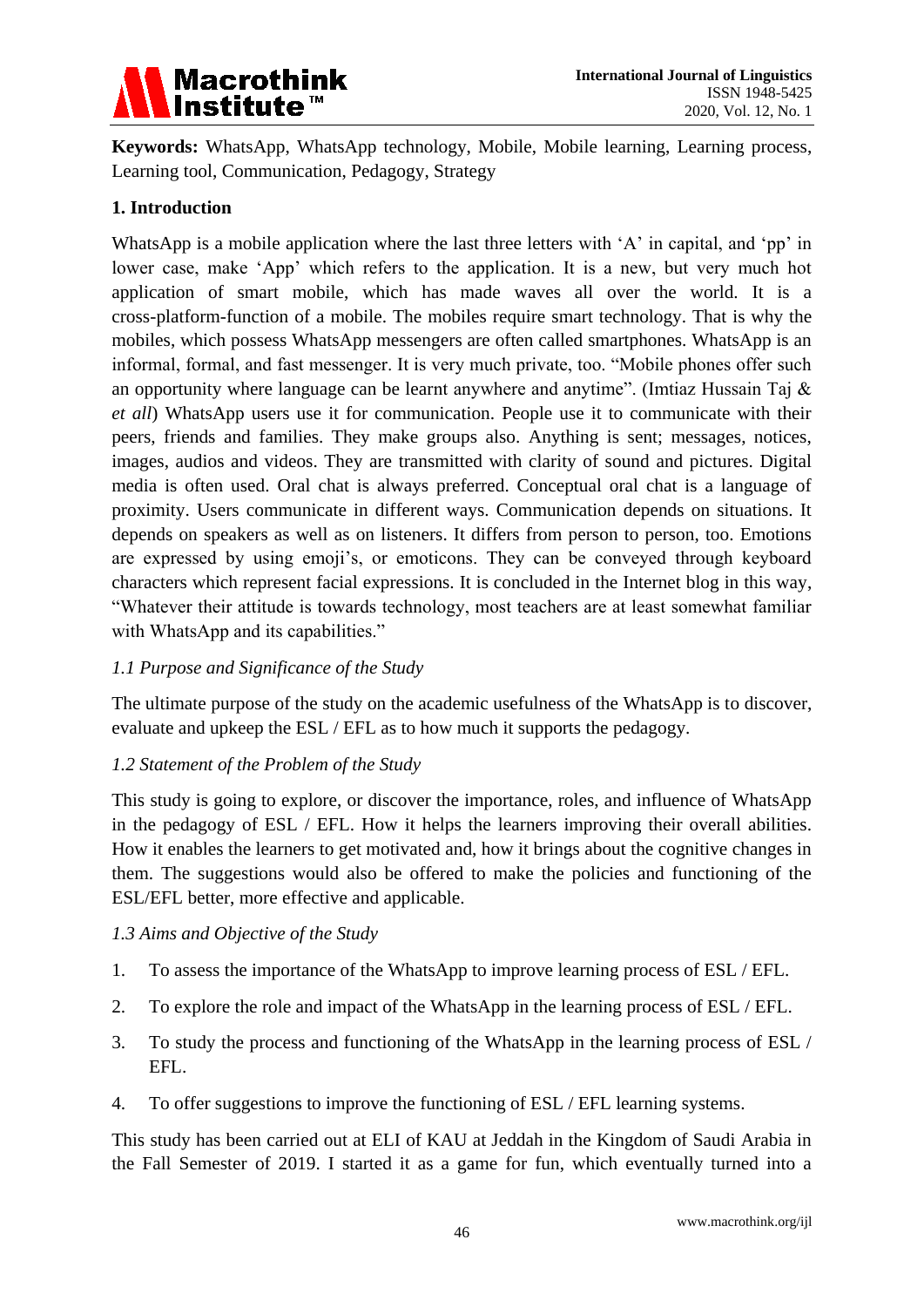

project of research. It was enjoyed, too. An excellent improvement in the learning process and motivational attitude of the students were experienced. Therefore, it was decided to study the importance of the WhatsApp technology in improving the learning process and pedagogy of ESL / EFL. Fifty students of the Intensive English Program were involved from the two sections. They were involved, but they weren"t told formally about the survey and the research.

#### *1.4 Research Questions for the Teachers*

The following questions were framed for the survey to be asked by the teachers.

- 1. Is educational / academic attainment possible through WhatsApp technology?
- 2. Is the WhatsApp technology useful for the learning process on ELT pedagogy?
- 3. Is the WhatsApp technology an academic-friendly tool?
- 4. Is the learning process of ESL/EFL possible through WhatsApp?
- 5. Is the WhatsApp a motivating tool for ESL / EFL learning process?
- 6. Is the WhatsApp a collaborative tool for ESL / EFL learning process?
- 7. Is the WhatsApp an easy, cheap and feasible tool for ESL / EFL learning process?
- 8. Is the WhatsApp a time-friendly tool for ESL / EFL learning process?
- 9. Is the WhatsApp a source of high interaction for the learners with their instructors for ESL / EFL learning process?
- 10. Is the WhatsApp an immediate-counselling tool for the learners for ESL / EFL learning process?
- 11. Is the WhatsApp a privacy-friendly tool for ESL / EFL learning process?
- 12. Is the WhatsApp an innovative tool for ESL / EFL learning process?
- *1.5 Research Questions for the Learners*

The following questions were framed for the survey.

- 1. Is the WhatsApp a motivating tool for ESL / EFL learning process?
- 2. Is the WhatsApp a collaborative tool for ESL / EFL learning process?
- 3. Is the WhatsApp an easy, cheap and feasible tool for ESL / EFL learning process?
- 4. Is the WhatsApp a time-friendly tool for ESL / EFL learning process?
- 5. Is the WhatsApp a source of high interaction for the learners with their instructors for ESL / EFL learning process?
- 6. Is the WhatsApp an immediate-counselling tool for the learners for ESL / EFL learning process?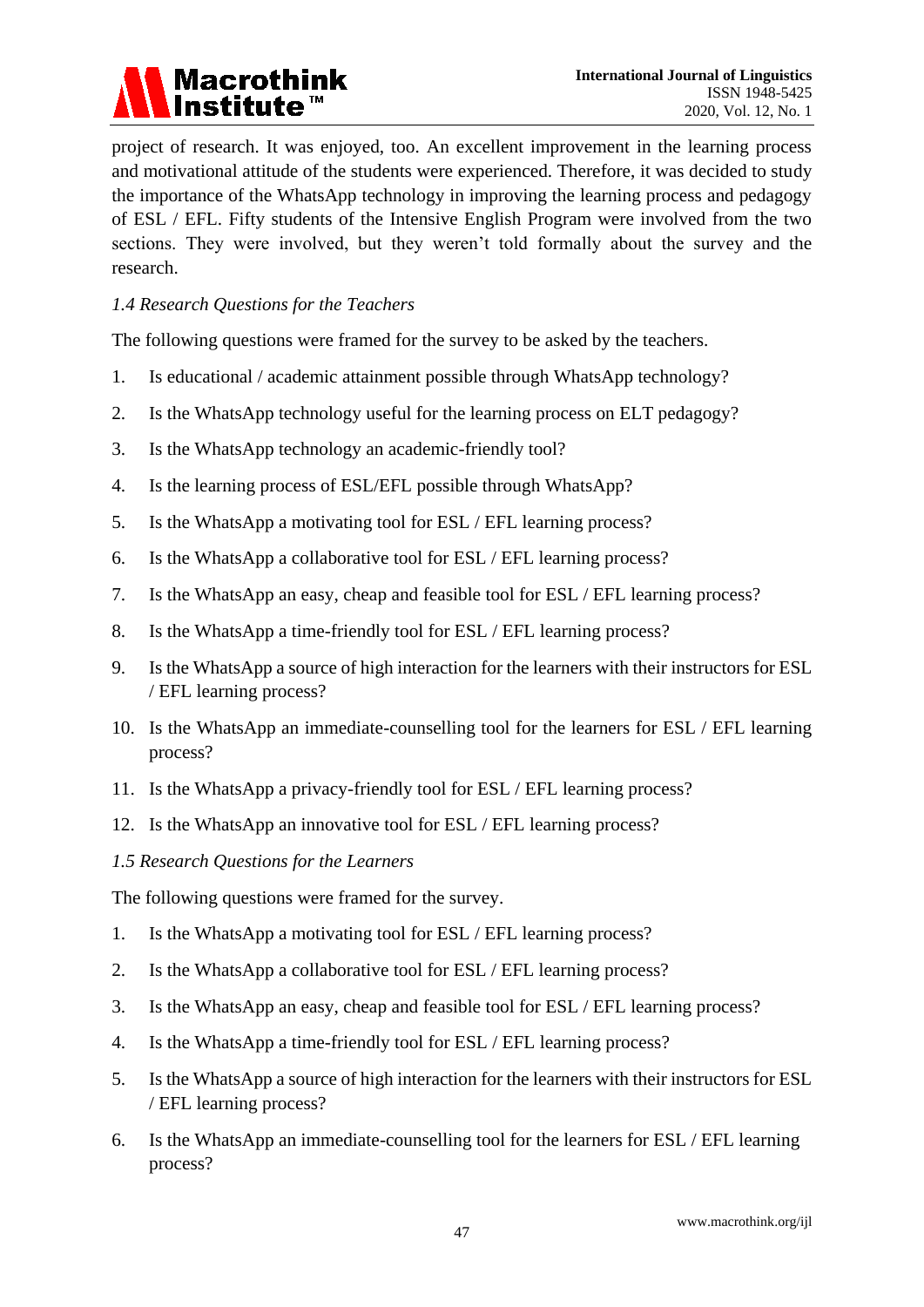

- 7. Is the WhatsApp a privacy-friendly tool for ESL / EFL learning process?
- 8. Is the WhatsApp an innovative tool for ESL / EFL learning process?

#### **2. Literature Review**

WhatsApp is now a buzz word for everyone in the world. It is used by everyone who is using a smart mobile. WhatsApp was founded by Brian Acton and Jan Koum. They had once worked with Yahoo! They left working with Yahoo in 2007, visited South America just to take a break from their hectic, but interesting profession. Thereafter, the duo, Brian Acton and Jan Koum, founded the expressional, "WhatsApp" in 2009.

WhatsApp is a feasible mobile-phone App. The technology of the WhatsApp is easy, effective, interesting, costless and a very hot trend. It has been used as a tool for multifarious and significant purposes. It has been used for pedagogy. And, it is used for ELT pedagogy, too. The learning process goes through very easily, effectively and interestingly. It is used immensely because of its simplicity, popularity as well as for its versatile nature. It has become everybody"s pet and favorite. "It is currently used in over 180 countries. As of now, WhatsApp has more than 300 million daily active users worldwide. There are 300 million WhatsApp users who text using the app every day. To compare with its parent company, 1.5 billion users log into their Facebook accounts every day". (Google, Feb 1"2019)

The pedagogy of the ESL/EFL has always been benefitted through the various usages of the technology. Pedagogues strive to evolve and adopt new but interesting ways of teaching. Technology of WhatsApp has also been used in various interesting ways. Communicative approach through WhatsApp has interesting ways to teach. It is a kind of hybrid tool, which is better compared to the traditional pedagogy. It is really very interesting to make learning of EFL/ESL easier and motivated. All the skills of EFL/ESL can be easily taught through WhatsApp. It is generally used through Android phones systems. It is used on i-phones, too. It is extensively used. It is used by students of all levels for text messages and multimedia messages as well. It is used for sending and receiving powerful text messages, listening lessons in audio as well as in video forms. Vocabulary lessons are the easiest ones for the benefit of the learners. A group can be created and messages can be sent on any of the skills. Answers can be noted down. Marks can be allotted. And, finally, results can be shown. It is such a dynamic tool that has made the learning process quicker, easier and more interesting.

#### *2.1 WhatsApp Learning: The Concept*

WhatsApp is impressively popular among teenagers because, it is very much practical, easy to use as well as effectively impressive as it offers cross-platform. It has penetrated into all sections of society. It is impressively effective, and it is browse-friendly, too. All smartphones are 'WhatsApp' friendly. It keeps people in touch with one another. Being in touch with the people in the circle and getting chance to talk with them through instant messaging system is really interesting, amazing, impressive and beneficial. It is generally used through Android phones systems. It is used on i-phones, too. It is extensively used. It is used by students of all levels for text messages and multimedia messages as well. It is used for sending and receiving powerful text messages, listening lessons in audio as well as in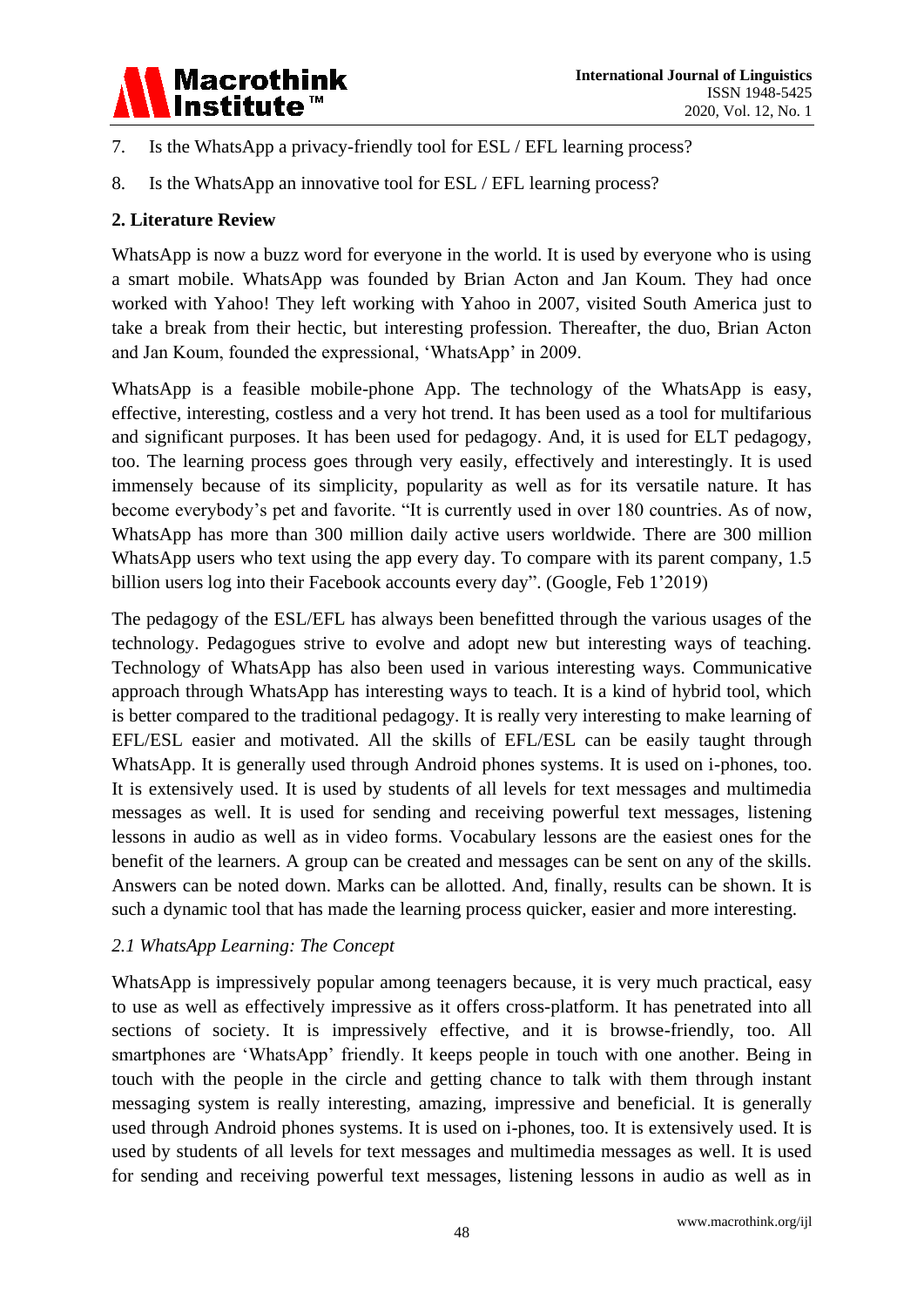### **Macrothink** Institute<sup>™</sup>

video forms. Vocabulary lessons are the easiest ones for the benefit of the learners. The mobility of the learning process saves time, too. Practicing the target language has become so easy that can be done while doing other things. It is such a dynamic tool that has made the learning process quicker, easier and more interesting. ELT has become a play way for teachers, too. The learners get mobile for learning process with their smart phones. "Nowadays, a mobile device, in any forms, has become gradually, common personal device for all types of students, teachers as well as for trainers." (Khan.2018, P-8)

The learners are ready to learn anywhere and anytime through assignments. If they are really motivated to learn, they can complete their assignments anytime and anywhere. The teachers can mark their assignments just like anything. So, the students" mobility is an important factor for learning. Now, instructors' part is easy and mobile, too. The instructors utilize their pedagogical experiences, and design the lessons according to the requirements of the lessons and send them to the learners immediately. It is really simple, mobile, and dynamic in application. It requires the Internet connection or Wi-Fi connection. The availability of the Internet connection or Wi-Fi connection makes it working. The language part is also important. It is simple, secure, reliable messaging system for free. It is available on phones all over the world on 'Android', 'iPhone', 'Mac or Windows PC' or on any 'Windows Phones'.

ELT pedagogy is advisable. The instructors use it interestingly with dynamic language to catch learners' attentions, who get motivated to complete their assignments in no time. Hence, learners" motivation plays the vital role, too. Akpan and Abe conclude their research in the IJAER, V2; Issue 5, P-43-45, 2017 with these words, " WhatsApp application is an effective collaborative tool, which can be used for teaching and learning in this  $21<sup>st</sup>$  century system of learning by both students and instructors." (Akpan & Abe"P-46)

#### *2.2 Challenges or Obstacles*

WhatsApp is a world phenomenon now. It is effective, interesting and easier way of communication. Teachers, teacher trainers and students are taking advantage of it every now and then. It has become sensations in the society. However, there are some obstacles, difficulties and limitations. There are some hurdles in using it. The following are some of the hurdles which can be faced by the students and the instructors.

#### 2.2.1 Knowledge of the WhatsApp Technology

The knowledge of the technology of the WhatsApp is as important as learning itself. How to use it for the learning process is very much important. The transference of language learning is a tough work. So, the proper usage of the WhatsApp must be known to the users. The proper use of it makes learning process more effective and more interesting. A thorough knowledge of it is always helpful.

#### 2.2.2 Availability of the Internet and Wi-Fi

The Internet as well as Wi-Fi is a must during the learning process. The instructors and the learners must have the proper connection of either of the Internet, or the Wi-Fi connection.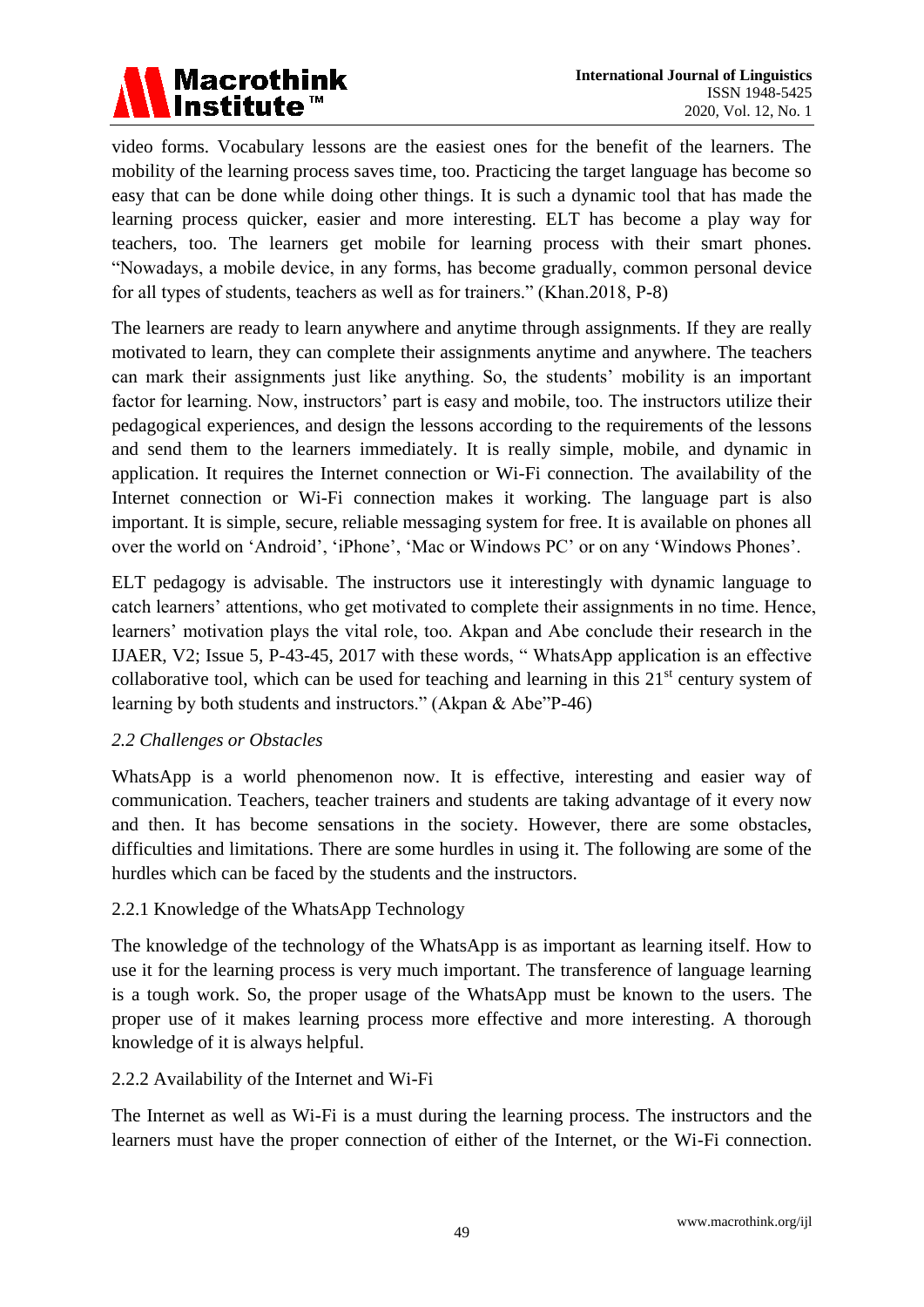

The availability of either of the connections makes it easier for the activities. The WhatsApp is a great organizer of communication. But it fails in the absence of either of the connections.

#### 2.2.3 The Use of the Smartphones

It is very much important to have a smartphone to use WhatsApp technology. And, it is more important that having a smartphone to have WhatsApp in the mobile. A smartphone mobile with the technology of the WhatsApp can make the learning process easier, more interesting as well as very much effective. WhatsApp can be used for all types of multimedia resources. The learning process can go through easily in no time. It is used while waiting at the bus-stop, railway station or at the airport. It is used to get relieved from boredom, too.

#### 2.2.4 The Interest in the Technology

It is very important that the people involved in the process of learning must love the technology of the WhatsApp. As much as they love the usage of it, they get more benefitted. As much as they use it, it will appear easier, more effective and more interesting. Interest in the technology of WhatsApp is an existent-belonging for the users while they are involved in the teaching learning process.

#### 2.2.5 Extra Load of Working

One of the difficulties which the instructors need is to work more hours. Mona M Hamad concludes her paper with these words, "… I suffered of extra work load to find materials and to prepare suitable audios and videos for the App". (Mona M Hamad. HES, 2017, P-85)

#### 2.2.6 Too Many Messages

The WhatsApp messages can make it a menace, when flooding of messages may occur. ELT pedagogy through it is really nice phenomenon. Both, the learners as well as the instructors should keep away from the people who just send or receive for fun and entertainment. Message for message sake are avoided for there aren"t any benefits at all. Else, they would kill the valuable time for nothing.

#### 2.2.7 Tiring Eyes

The users of the mobile, for a long time, feel lassitude. They feel eyes-strain. The eyes get tired, and the users get bored, which can hinder teaching-learning process. The learning process is hindered. It is a difficult situation, which nobody can deny. It is very important to upkeep the eyes to protect eyes from weariness.

#### *2.3 Benefits*

Though, there are too many hurdles in using WhatsApp technology, yet there is abundance of benefits of it, too. It benefits almost all areas of teaching-learning processes.

#### 2.3.1 No Passwords

No passwords are required for the use of the WhatsApp. It is free without any passwords. The users just start their mobiles; get alerted for the messages anywhere or anytime. Open the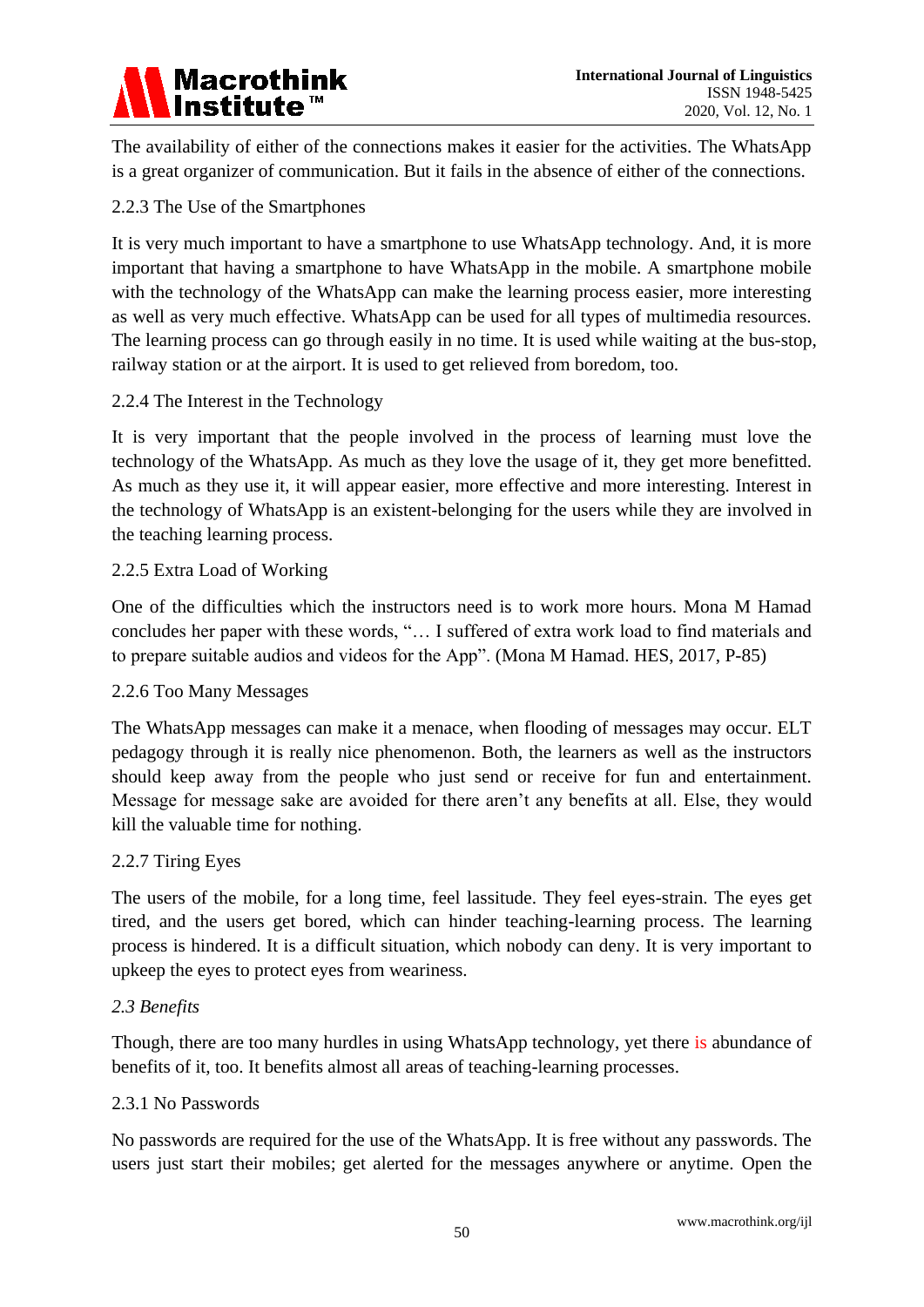

messages, read them, and feel free to reply, respond and answer in no time. A learning process is carried out without any passwords.

#### 2.3.2 Offline Use

WhatsApp messages are received and sent offline, too. The messages are sent, or received when the senders or the receivers are online. It is converted into offline from the period of online after the receivers or the senders go offline. They can read the messages easily. The teaching-learning process is carried out easily and interestingly.

#### 2.3.3 Costless / Charge Less

There is not any extra charge for the use of the WhatsApp. Once a person tops up, he is ready to use his WhatsApp easily.

#### 2.3.4 Powerful and Interesting Features

WhatsApp is really very easy, effective and powerful. It is interesting, too. As one gets connected with the world easily, and so do the learners with their instructors. Both of them enjoy the learning process in a very amicable manner. The learning process can is made interesting by use of the multimedia through WhatsApp powerfully.

#### 2.3.5 Recurrence of the Lessons

The learners use and review their lessons again and again and answer them, solve them. The instructors repeat their old lessons to know the retention of the taught lessons. Once again, motive works perfectly. It makes the instructions easier, more helpful and more effective because of the recurrence of the lessons. This advantage makes the WhatsApp a very powerful tool for the learners as well as for the instructors.

#### 2.3.6 Supplements the Face-to-Face Instructions

The WhatsApp is an alternative way of the teaching-learning process where the learners never feel boredom by looking at the same face again and again. That is what the Arab students never like. They cannot stand it. They want varieties of the faces of the instructors. Many a times, they don't want to see their faces. Hence, the WhatsApp supplements for it. That is a wonderful idea!

#### 2.3.7 Helps Make a Continuous Communication and Relationship

The WhatsApp tool creates a lifelong relationship between the learners and the instructors. This relationship forms an enduring communication among them which they enjoy continuously. A rapport is felt among them. A healthy relationship creates a healthy society. A harmony is recognized in the society, too. Mona M Hamad concludes her research with these words, "Although the group is closed now, but the students still send me messages of suggestions." Mona M Hamad. (HES; 2017, P-85) Hence, facilitating the learners, after the instruction process is over, or in the future, is a constant effort of the instructors, which are more beneficial.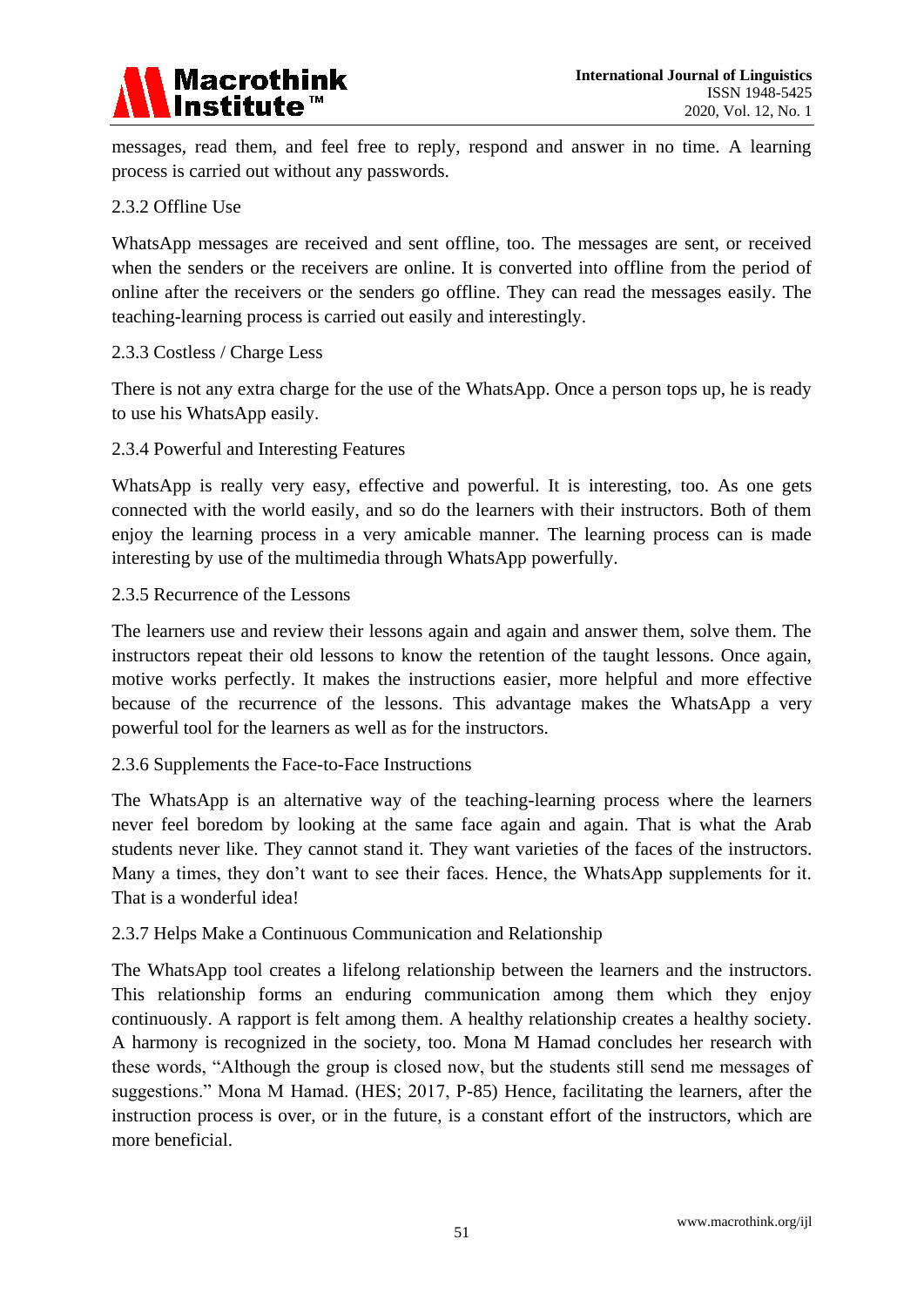

#### 2.3.8 Proximity and Time

WhatsApp is so easy that it is used for instructions as well as for learning anywhere and anytime. "Facilitator's availability and learning anytime anywhere were top two advantages of learning through WhatsApp with 86.72% and 86.55% students agreeing to it." (Gon and Rawekar: P-23) taken from: (Jardat, R M: IJLMS, 2014, P-33-44)

#### 2.3.9 Learning English Language Unintentionally

The learners easily learn more of English language unintentionally, because lessons are designed and taught in English. Using English vocabulary again and again makes them learn the language. And, only English creates a healthy environment. It motivates, too. The learners" obvious advantages of English learning go on smoothly.

#### **3. Functioning: Technology and Tool**

WhatsApp technology is used immensely because of its simplicity, popularity as well as for its versatile nature. It is a mobile-phone App. The technology of the WhatsApp is costless. It is a very hot trend. It is used as a significant tool for ELT pedagogy, too. The learning process goes through it very easily, more effectively and more interestingly. It has become everybody"s pet and favorite. "It is currently used in over 180 countries. As of now, WhatsApp has more than 300 million daily active users worldwide. There are 300 million WhatsApp users who text using the app every day. To compare with its parent company, 1.5 billion users log into their Facebook accounts every day". (Google, Feb 1'2019)

#### *3.1 Tool*

The current time is an era of technologies in which mobile phones are playing vital roles. The pedagogy has already been combined with mobile phones. A very much new intimacy has been developed between teachers and their students. Teaching-Learning process has evolved several new ways of learning. Learners and ELT are going on hand in hand. They are mobile now. Smart mobile phone"s WhatsApp technology has linked students with their teachers in a new but pleasant communicational mode. The WhatsApp is used now as one of the tools of learning. Learning is moving now. This app is linking learning with places, home, and play. It is connecting students with their goals. "The underlying purpose of WhatsApp is to facilitate communication, and at its most basic level, education is nothing but communication."

#### **4. Instructors' Attitude Towards WhatsApp**

WhatsApp is used as a collaborative tool for learning processes. It is important for the teachers to theorize the lessons, or the activities, in such a way, which could inspire, influence and attract the learners. They should work hard, work smart and work forward to outwit their students. They not only deliver the materials to their students, but they make their learners self-reliant. They depend on their self-study. However, they should be on the side of the learners. The learners must not feel alienated, aloof or bore. The interesting way of creating lessons are the aim of the instructors. They are available for feedback, and help. Constantly facilitating the learners encourages them more than just sending the contents.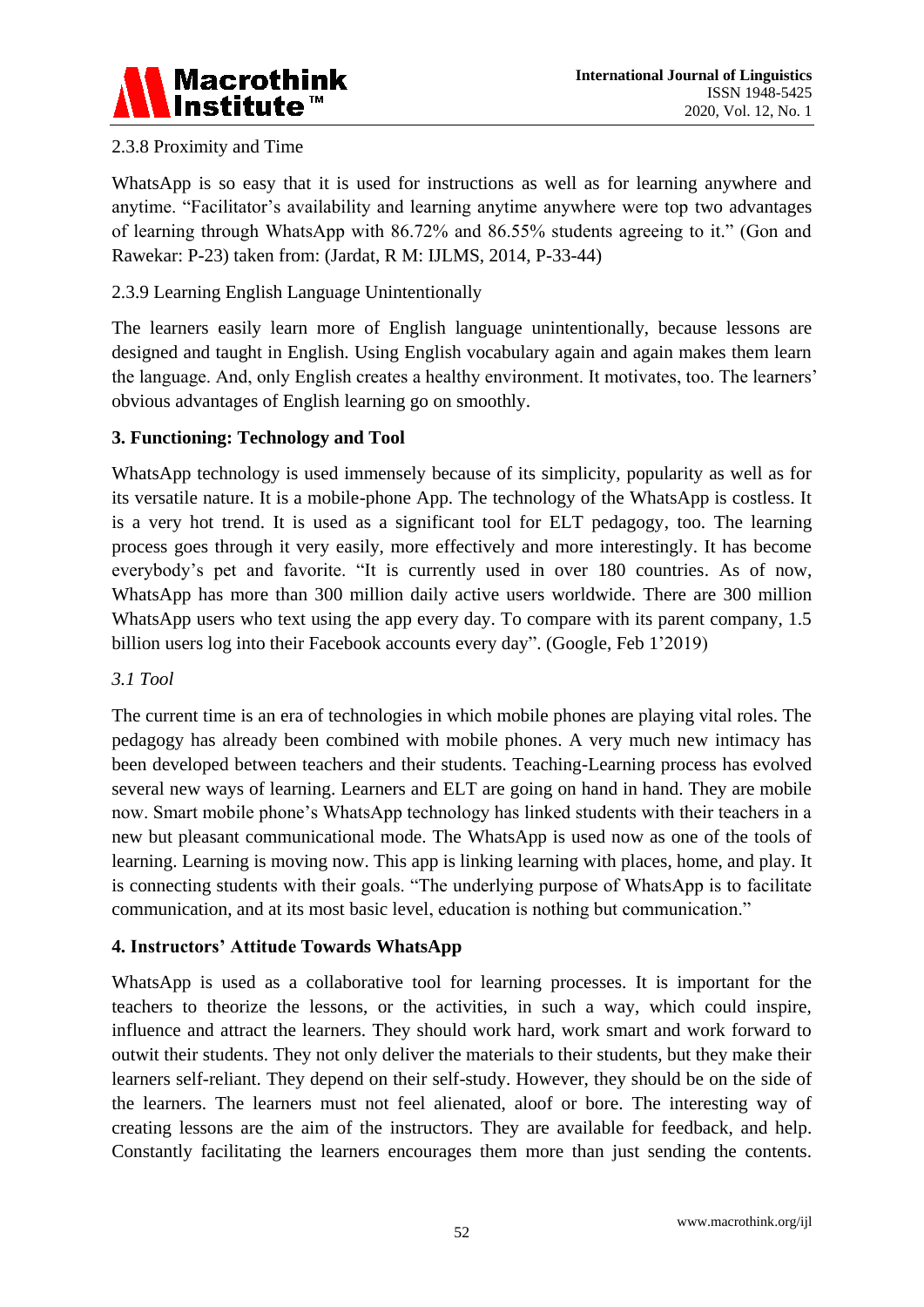# Macrothink<br>Institute™

Making the learners more enthusiastic is more beneficial. "Fortunately, there are a few strategies that educators can use to leverage WhatsApp to enhance the education experience."

#### *4.1 Constantly Uplifting Feeling*

While instruction and learning goes through, the instructors constantly try to uplift the morale of the learners to achieve satisfied goals. Objectives are made clear to the learners. Good attitude towards WhatsApp messaging and learning are built for easier and more comfortable communication. The group works with an interesting "name" to motivate the learners.

#### *4.2 Manageability of Time for Extensive Teaching*

Time management is an essential aspect of the WhatsApp-based instruction. Consuming more time uselessly is never advisable. Time is managed in a way that it yields effective results. Time is very important constituent of our lives. Manageability of time, for wide-ranging learning process with lesser amount of time for extensive instructions, is really significant. The instructors keep a rapport with the learners to be available anytime for the feedback of the learners.

#### *4.3 Innovation and Renovation of the Learning Process*

The instructors get themselves innovative in their activities by using the WhatsApp. The lessons are reconditioned time to time to keep students in the line of action, and learning process. The contents are modernized over the time. The instructors use very much new materials which are modern, interesting, short and value-added. Motivation comes through new and interesting contents. The instructors keep changing their materials.

#### *4.4 Motivating Through Availability and Cooperation (Counseling)*

The instructors show interest with the instruction, lesson-planning and motivation. They are easily and timely available for cooperation, and feedback. The learners feel encouraged and they feel that they are felt by their instructors. They feel that they are respected in terms of learning process. Organizing and motivating are two very important tasks of the instructors. They never let the learners get lost in oblivion.

#### *4.5 Flexibility of Timeline for Time Duration*

The learning process through the WhatsApp is flexible in terms of time. Time duration is harmonious, not difficult, or overburdened. Extra time for practice and review is provided to incorporate the extended time frame and the learning process. The instructors communicate freely enough to let the learners feel productive. The WhatsApp environment is very much familiar and motivating with the opportunity of flexibility of time.

#### **5. Learners' Attitude Towards WhatsApp**

The learners own nice smartphones, download the WhatsApp and install it successfully. Then, they learn the WhatsApp"s technology to be adept in using it. Then, they join the group of the WhatsApp-based learning. They show interest, motivation, and respect too. They manage their own timeline and submit their answers, replies, and responses on time. They enjoy their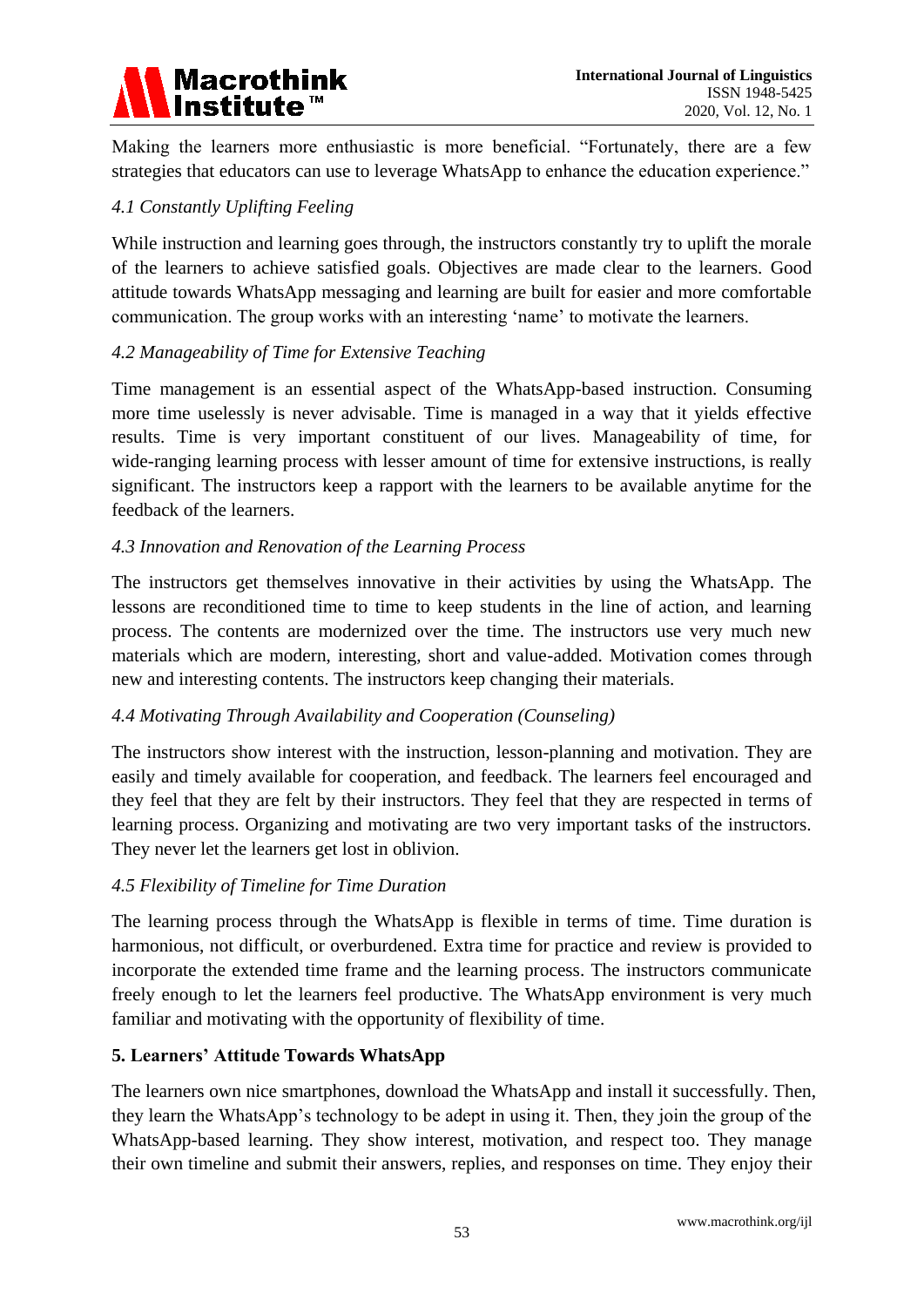## Macrothink<br>Institute™

learning. The learners get aware of that they are using the WhatsApp to develop their ESL or EFL. They try to improve themselves academically as well as socially. Akpan and Abe found, "improvement of social relationship among learners" (Akpan & Abe: P-44).

#### *5.1 Disinterestedness*

The learners who are interested in the WhatsApp-based learning process for learning should join the group. They should be enthusiastic, laborious and motivated to get advantage of the instructions. Only joining the group and showing disinterestedness will harm the learning, and will damage the group and destroy the whole lot of the learning process.

#### *5.2 Overburdened*

The learners submit their assignments on time, or as early as possible. They are never overburdened. They do not show laziness to complete the assignments, activities or lessons. They feel active, dynamic, energetic and vigorous. They are always on time or in time, at least. They are always comfortable with their assignments, activities, or lessons. Mrs. Sonia Gon and her co-researcher Mrs. Alka Rawekar found, "70% (learners) agreed that a professional as well as comfortable learning environment was created on WhatsApp" (Gon and Rawekar: P-21).

#### *5.3 The Learners' Sense of Improvement, Accomplishment and Confidence*

The learners feel satisfaction and happiness when they find that their work has been completed on their own and has been marked with A+, or A. Earning an excellent grade inculcates a sense of responsibility and improvement, can-do something better kind of sense, and a sensibility of accomplishment. Their happiness knows no bounds then. This yields a sense of confidence, too. Now, they feel that they can go on their own. This feeling of responsibility emboldens them on further achievements. The language (EFL / ESL) acquisition gets easier process for them. They feel proud of themselves. They feel advancement in their personality. They feel that they can achieve whatever they want to achieve in their lives. They learn how to reflect positively on what helped them, as well as what helped them to learn. They try to reflect on what hindered them confidently during their learning process. Working on their own make them learn how to make future action plan on decision-making in future.. The pedagogy now takes a new shape of heutagogy, which refers to self-determined learning. They are complete now.

#### **6. EFL/ESL Pedagogy**

EFL/ESL pedagogy has always been benefitted through the various usages of the technology. Pedagogues strive to evolve and adopt new and interesting ways of teaching. Technology of WhatsApp has also been used in various ways. Communicative approach through WhatsApp has interesting ways to teach. It is a kind of hybrid tool, which is good in comparison to the traditional pedagogy. It is really very interesting to make learning of EFL/ESL easier and motivated. All the skills of EFL/ESL; Vocabulary, Grammar, Writing, Reading, Listening as well as Speaking can be easily taught through WhatsApp. A group can be created and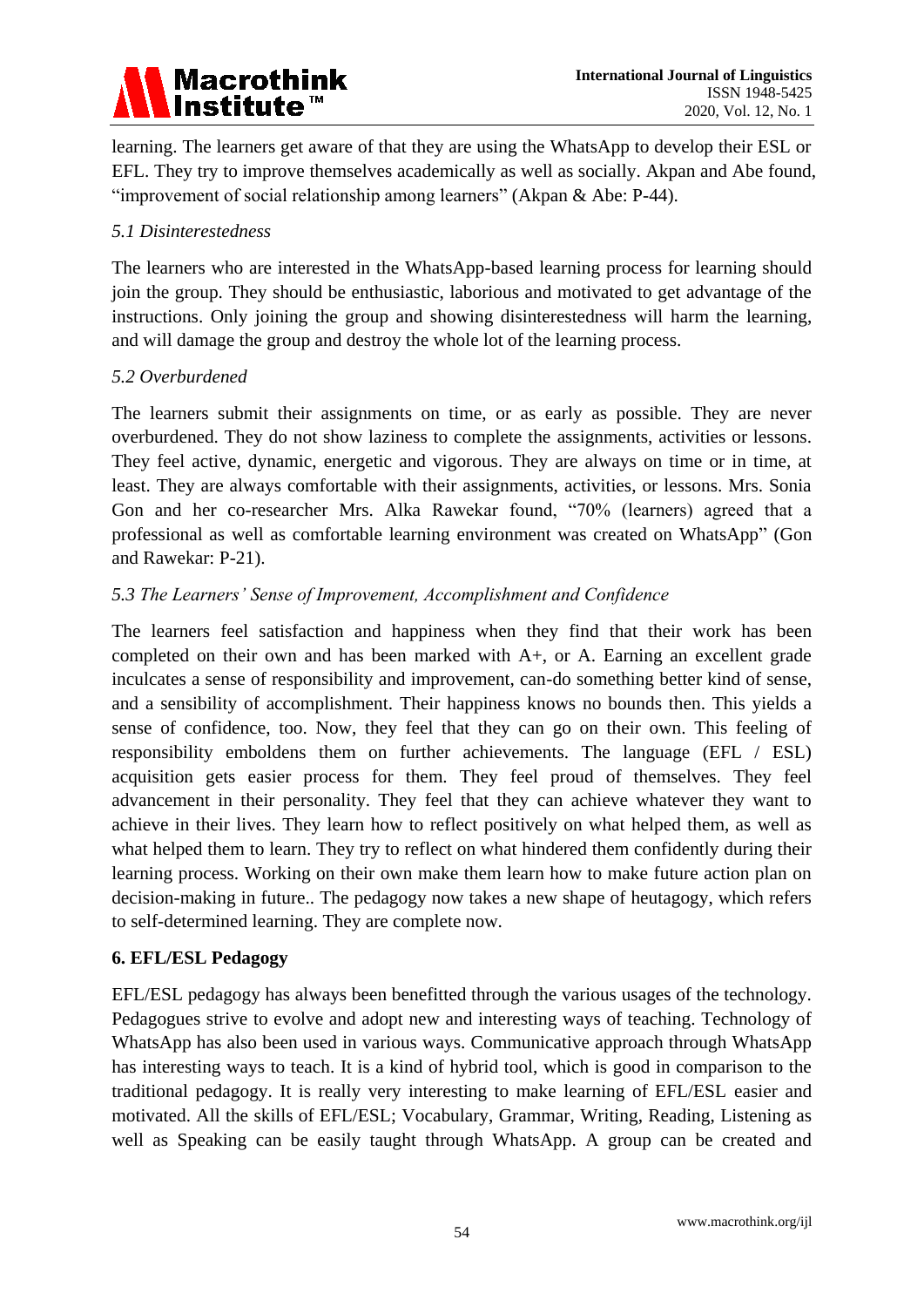

messages can be sent on any of the skills. Answers can be noted down. Marks can be allotted. And, finally, results can be shown.

#### *6.1 Skills-Learning*

The learners require strategies to learn skills. They learn it through the guidance of their instructors. They are free to ask for any guidance wherever they require help and counselling. They are always mindful to their learning as well as to their learning process. They repeat their activities to ensure more learning, more accomplishment in a perfect way. They feel free to ask the instructors for the assignments of their choices. They learn between the lessons, activities and assignments.

#### *6.2 Decision-Making Learning*

The learners feel free to decide on their own. Decision-making is an important aspect of the learning process, which is always needed in life. It is a tough side of a personality. Decision-making brings about maturity and successfulness among the learners. They have their own say. They have guidance or instructors" say when they decide how to work, how to solve, and how to present to produce their outcomes. They feel confident while presenting their varieties of artefacts and celebrate their successes.

#### **7. Educational Strategies of the WhatsApp Technology**

#### *7.1 Group*

A group of students is created. The group is created for learning process. It works like a virtual classroom for the students. Astute teachers motivate their students to learn in various ways. WhatsApp is a tool. It is used by the instructors, or by the learners. It works in the following ways:

Alphabetically arranged

- 1. Audio messages sharing
- 2. Chatting room
- 3. Documents sharing
- 4. Feedback / Suggestions sharing
- 5. Links sharing
- 6. Notice board
- 7. Phone calls
- 8. Photos sharing
- 9. Round the clock staying together
- 10. Short Text messaging
- 11. Videos sharing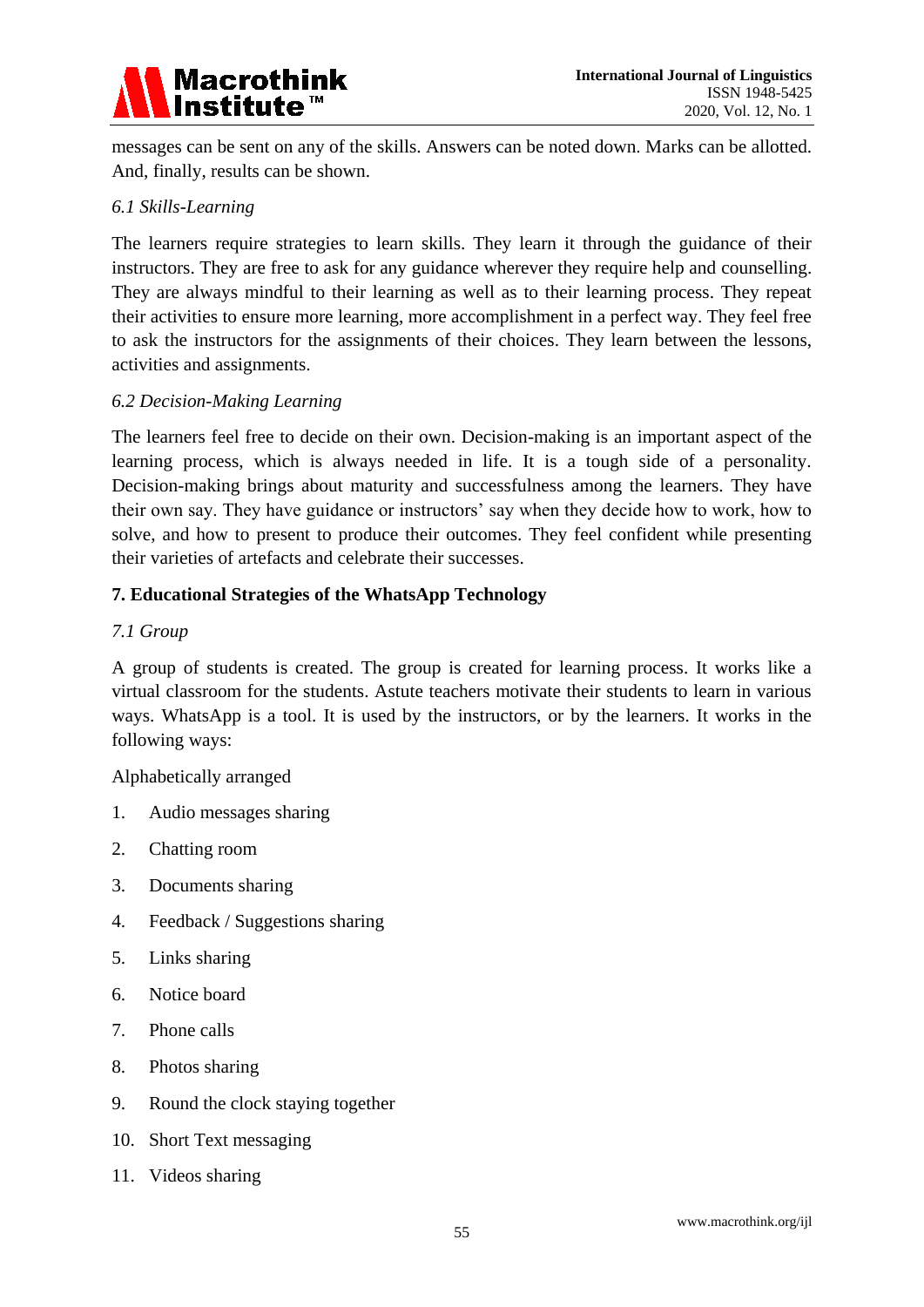

The above strategies can be used to transfer knowledge. A serious learning process starts between the instructors and the teachers. It involves students of all styles of learning. The instructors as well as the learners are free to use it anytime and anywhere with a smart phone. It facilitates all styles of learning and encourages involved-needy students. It facilitates actual-time communication where the learners are involved by the instructors. It facilitates easy assignment preparation. It motivates by presenting many ways to learn. The theory, that learners learn more by listening and watching, is provided by WhatsApp technology, which facilitates audio and video lessons. The learners are able to listen through audio or video lessons repeatedly to complete their assignments. It keeps the learners in touch with their instructors anytime anywhere. A good discussion with the learners is easily facilitated.

#### **8. Methodology**

The prospective research study was carried out between 15.9.2019 and 1.12.2019 at ELI of King Abdulaziz University at Jeddah in the Kingdom of Saudi Arabia. It was a descriptive-exploratory research. However, it was a quantitative in nature. Designing of tools, data-collection, analyses and interpretations were involved for the purpose of the research. Teachers were involved for the prompt and relevant responses of the surveys. Teachers were provided with a questionnaire (Ref: 8.5.1, 2, 3) to evaluate the usefulness of the usages of technology of WhatsApp for the benefits of ESL/EFL instruction and its improvements as well as drawbacks, if any. Fifty students from two sections were provided with a set of eight questions (Ref: 9.1). Researchers" own experiences as well as observations were utilized as well.

#### *8.1 Research Questions for the Instructors*

The instructors involved in the research surveys were asked to respond for the set of twelve questions. (Ref: 8.5.1, 2, 3) Questions were designed to address the academic, instructional and the nature of the ESL / EFL learning process.

Only sixty one (61) instructors responded.

#### *8.2 Research Questions for the Learners*

Fifty students from two sections were provided with a set of eight questions (Ref: 9.1). They were just informally involved in the survey. All of the learners were very enthusiastic, motivated and quick to respond. They responded in their learning process as well as for the survey purposes. They were on as well as in time on their posts. Really, it was a great survey.

#### *8.3 The Sample*

More than seventy five teachers were invited. Only sixty one teachers of ESL / EFL of different colleges / universities sent the questionnaire electronically back with their responses. Fifty students from two sections were involved in the survey.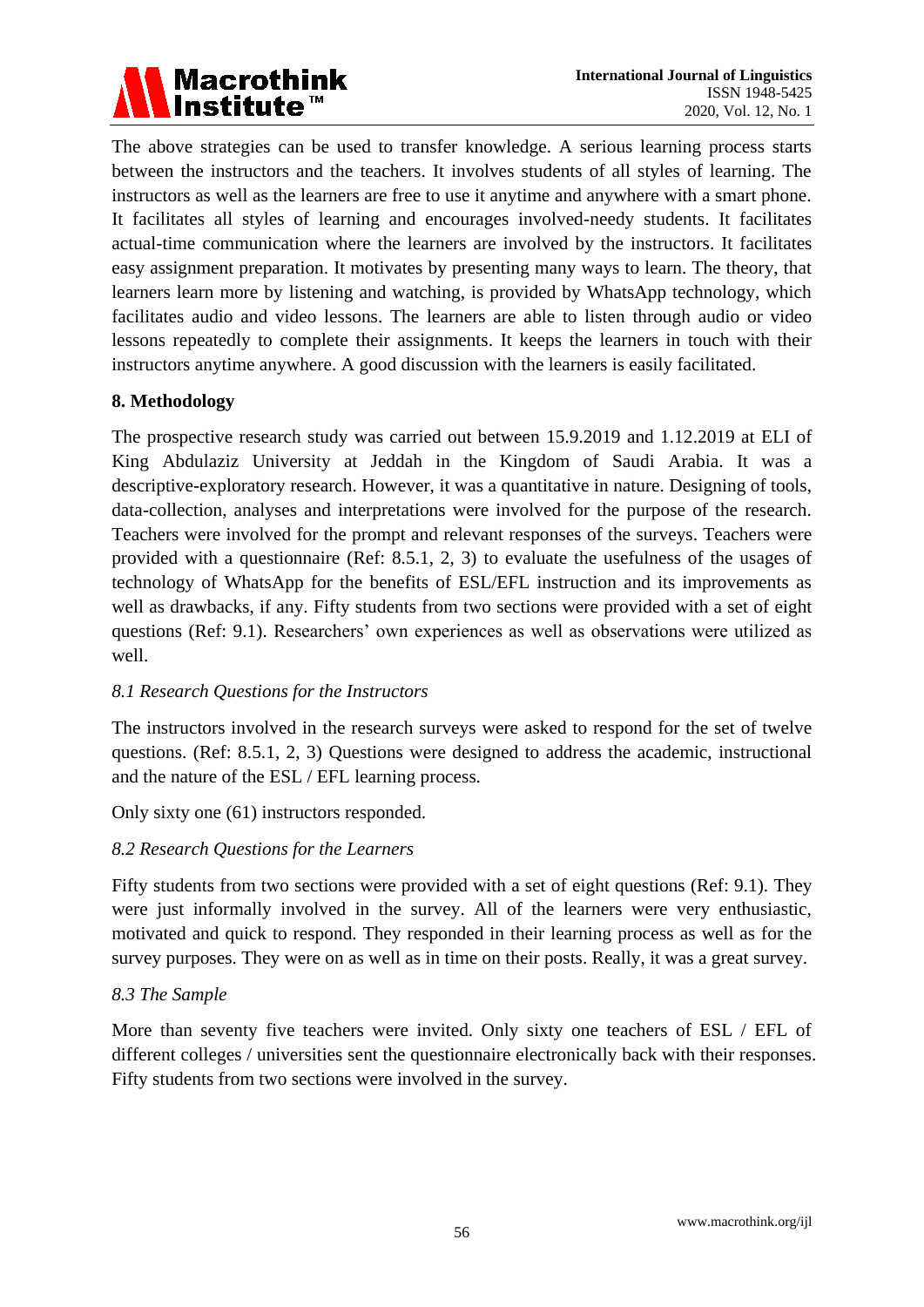

#### *8.4 The Data Source*

#### 8.4.1 Questionnaire for the Teachers

A questionnaire was developed and designed by the researchers for the teachers. The content validity was established before the administration and collection of the required data. (Ref: 8.5.1, 2, 3)

#### 8.4.2 Questionnaire for the Learners

A questionnaire was developed and designed by the researchers for the students. The content validity was established before the administration and collection of the required data. (Ref: 9.1)

#### *8.5 Data Analyses (Appendix A)*

8.5.1 Questionnaire Analyses on Teachers' Responses (No.61)

#### **Educational Attainment – 61 Responses**

| S#                          | <b>Questions</b>                                                                                                                                              | <b>SA</b> | $\mathbf{A}$   | UD                          | <b>SD</b>      | D              |
|-----------------------------|---------------------------------------------------------------------------------------------------------------------------------------------------------------|-----------|----------------|-----------------------------|----------------|----------------|
|                             | educational / academic attainment<br>Is.                                                                                                                      | 51        | 5              | 2                           | $\mathbf{1}$   | $\overline{2}$ |
|                             | possible through WhatsApp technology?                                                                                                                         | 83.60%    | 8.19%          | 3.27%                       | 1.63%          | 3.27%          |
| $\mathcal{D}_{\mathcal{L}}$ | Is the WhatsApp technology useful for 55<br>Educational learning process of ELT<br>pedagogy?                                                                  |           | 4              | $\mathcal{D}_{\mathcal{L}}$ | $\overline{0}$ | $\Omega$       |
|                             |                                                                                                                                                               | 90.16%    | $6.55\%$       | 3.27%                       | $0\%$          | $0\%$          |
| 3                           | the WhatsApp a source of high<br>$\overline{1}$<br>Educational<br>interactions<br>among<br>instructors and the learners during ESL /<br>EFL learning process? | 50        | 2              | 6                           | 1              | 2              |
|                             |                                                                                                                                                               | 81.96%    | 3.27%          | 9.83%                       | 1.63%          | 3.27%          |
| 4                           | WhatsApp a privacy-friendly<br>the<br>Is.                                                                                                                     | 60        | $\overline{0}$ |                             | $\Omega$       | $\theta$       |
|                             | Educational tool for ESL / EFL learning<br>process?                                                                                                           | 98.36%    | $0\%$          | 1.63%                       | $0\%$          | $0\%$          |

#### **LEGENDS:**

**SA**= Strongly Agree, **A**= Agree, **UD**= Un Decided, **SD**= Strongly Disagree, **D**= Disagree

#### **Analyses:**

1. 83.60 % (51) respondents over 61 agreed that the educational / academic attainment is possible through WhatsApp technology.

2. 90.16% (55) respondents over 61 agreed that the WhatsApp technology is useful Educational learning process of ELT pedagogy.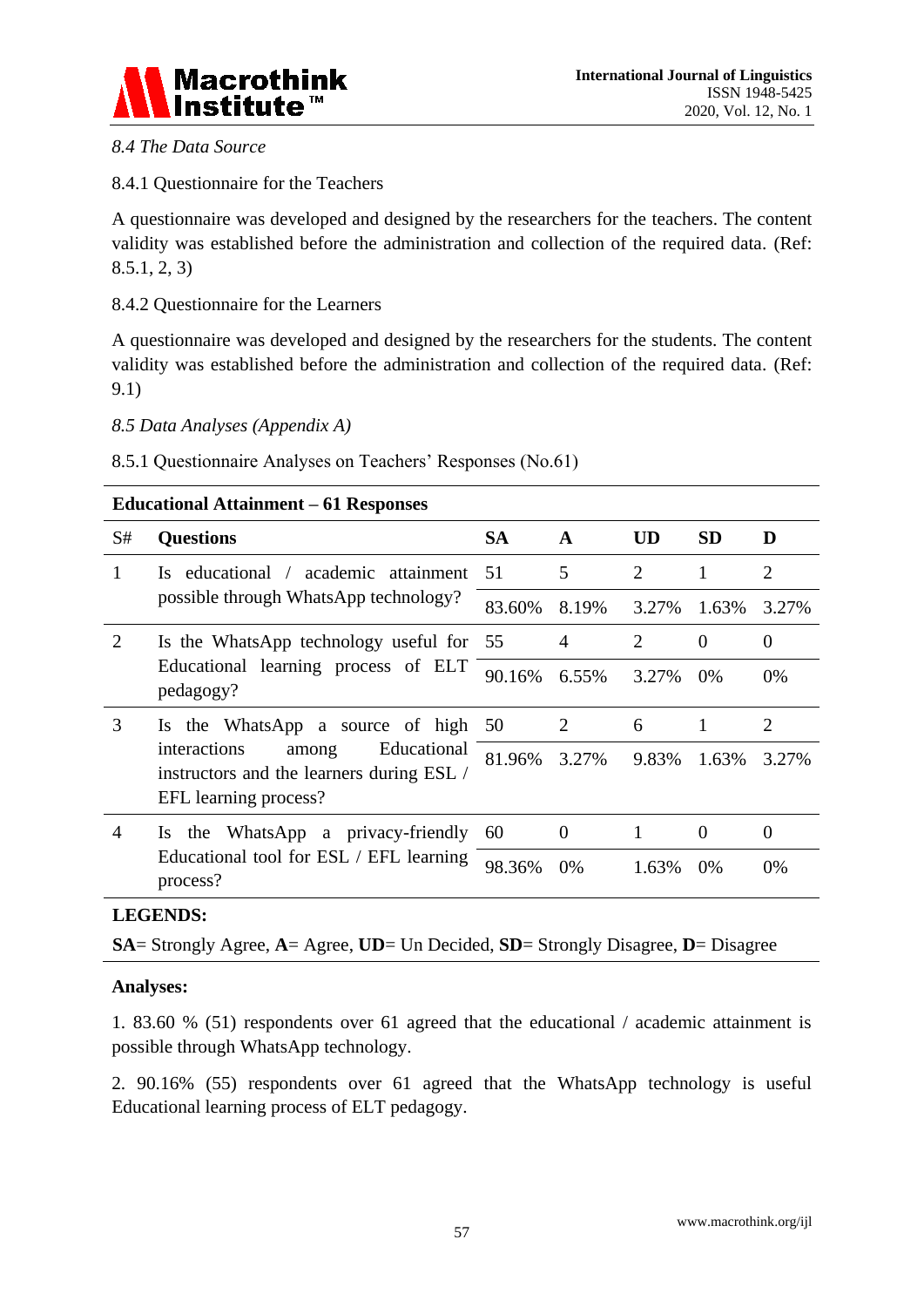

3. 81.96 % (50) respondents over 61 agreed that the WhatsApp technology is a source of high interactions among the educational instructors and the learners during ESL / EFL learning process.

4. 98.36 % (60) respondents over 61 agreed that the WhatsApp technology is a privacy-friendly tool for ESL / EFL learning process.



|--|--|

#### 8.5.2 Questionnaire Analyses on Teachers" Responses (No.61)

#### **Technological Aspects – 61 Responses**

|                                                             |                                                         | <b>SA</b> | A      | <b>UD</b>      | <b>SD</b>    | D        |
|-------------------------------------------------------------|---------------------------------------------------------|-----------|--------|----------------|--------------|----------|
| 1                                                           | Is the WhatsApp technology an academic-friendly tool    | 50        | 9      | 2              | $\theta$     | $\theta$ |
| for teachers / instructors?                                 |                                                         | 81.96%    | 14.75% | 3.27%          | 0%           | $0\%$    |
| 2<br>Is the WhatsApp technology a motivating technology for |                                                         | 58        | 2      | $\overline{0}$ | $\mathbf{0}$ | $\theta$ |
| ESL / EFL learning process?                                 |                                                         | 95.08%    | 3.27%  | $0\%$          | $0\%$        | $0\%$    |
| 3                                                           | Is the WhatsApp an innovative technology for ESL /      | 60        | 1      | $\theta$       | $\Omega$     | $\theta$ |
|                                                             | EFL learning process?                                   | 98.36%    | 1.63%  | 0%             | 0%           | $0\%$    |
| $\overline{4}$                                              | Is the WhatsApp technology a time-friendly tool for ESL | 60        | 1      | $\theta$       | $\theta$     | $\theta$ |
|                                                             | / EFL learning process?                                 | 98.36%    | 1.63%  | 0%             | $0\%$        | $0\%$    |

#### **LEGENDS:**

**SA**= Strongly Agree, **A**= Agree, **UD**= Un Decided, **SD**= Strongly Disagree, **D**= Disagree

#### **Analyses:**

1. 81.96 % (50) respondents over 61 agreed that the learning process of ESL/EFL is possible through WhatsApp technology.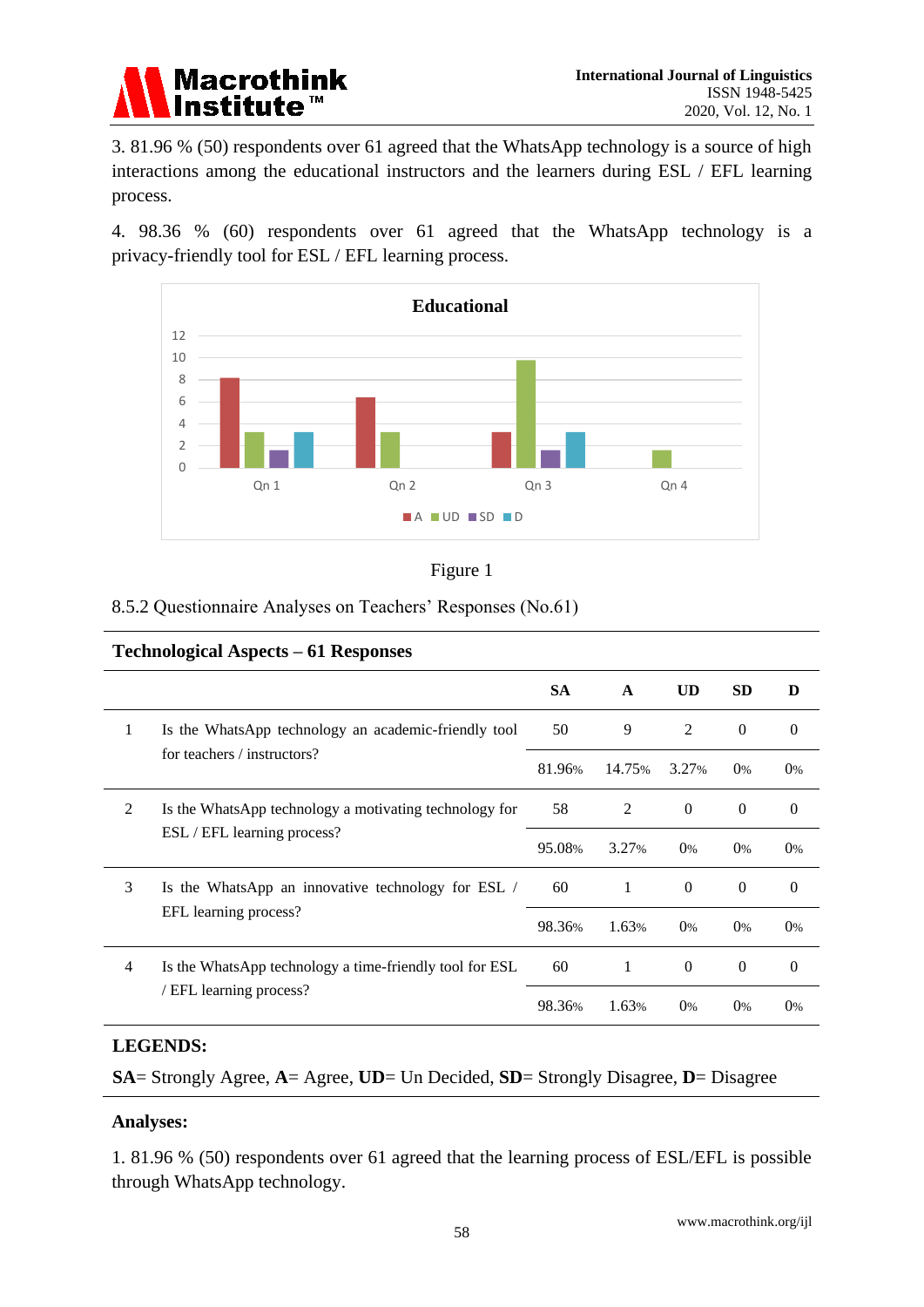

2. 95.08 % (58) respondents over 61vagreed that the WhatsApp technology is a collaborative tool for ESL / EFL learning process.

3. 98.36 % (60) respondents over 61 agreed that the WhatsApp technology is an easy, cheap and feasible tool for ESL / EFL learning process.

4. 98.36 % (60) respondents over 61 agreed that the WhatsApp technology is an immediate-counselling tool for the learners for ESL / EFL learning process.





8.5.3 Questionnaire Analyses on Teachers" Responses (No.61)

| <b>Learning Process – 61 Responses</b>                                          |                                                                                                                             |        |                |              |          |          |  |  |
|---------------------------------------------------------------------------------|-----------------------------------------------------------------------------------------------------------------------------|--------|----------------|--------------|----------|----------|--|--|
|                                                                                 | the learning process of ESL/EFL 59<br>$\mathbf{I}$ s<br>possible through WhatsApp technology?                               |        | $\mathbf{1}$   | 1            | $\Omega$ | $\Omega$ |  |  |
|                                                                                 |                                                                                                                             | 96.72% | 1.63%          | 1.63%        | $0\%$    | $0\%$    |  |  |
| 2<br>Is the WhatsApp a collaborative tool for 51<br>ESL / EFL learning process? |                                                                                                                             | 5      | 3              | 1            | 1        |          |  |  |
|                                                                                 |                                                                                                                             | 83.60% | 8.19%          | 4.91%        | 1.63%    | 1.63%    |  |  |
| 3                                                                               | Is the WhatsApp an easy, cheap and 57<br>feasible tool for ESL / EFL learning<br>process?                                   |        | $\overline{1}$ | $\mathbf{1}$ | -1       |          |  |  |
|                                                                                 |                                                                                                                             | 93.44% | 1.63%          | 1.63%        | 1.63%    | 1.63%    |  |  |
| 4                                                                               | Is<br>the<br>WhatsApp<br>an $60$<br>immediate-counselling<br>tool<br>for<br>the<br>learners for ESL / EFL learning process? |        | 1              | $\Omega$     | $\Omega$ | $\theta$ |  |  |
|                                                                                 |                                                                                                                             | 98.36% | 1.63%          | $0\%$        | $0\%$    | $0\%$    |  |  |

#### **LEGENDS:**

**SA**= Strongly Agree, **A**= Agree, **UD**= Un Decided, **SD**= Strongly Disagree, **D**= Disagree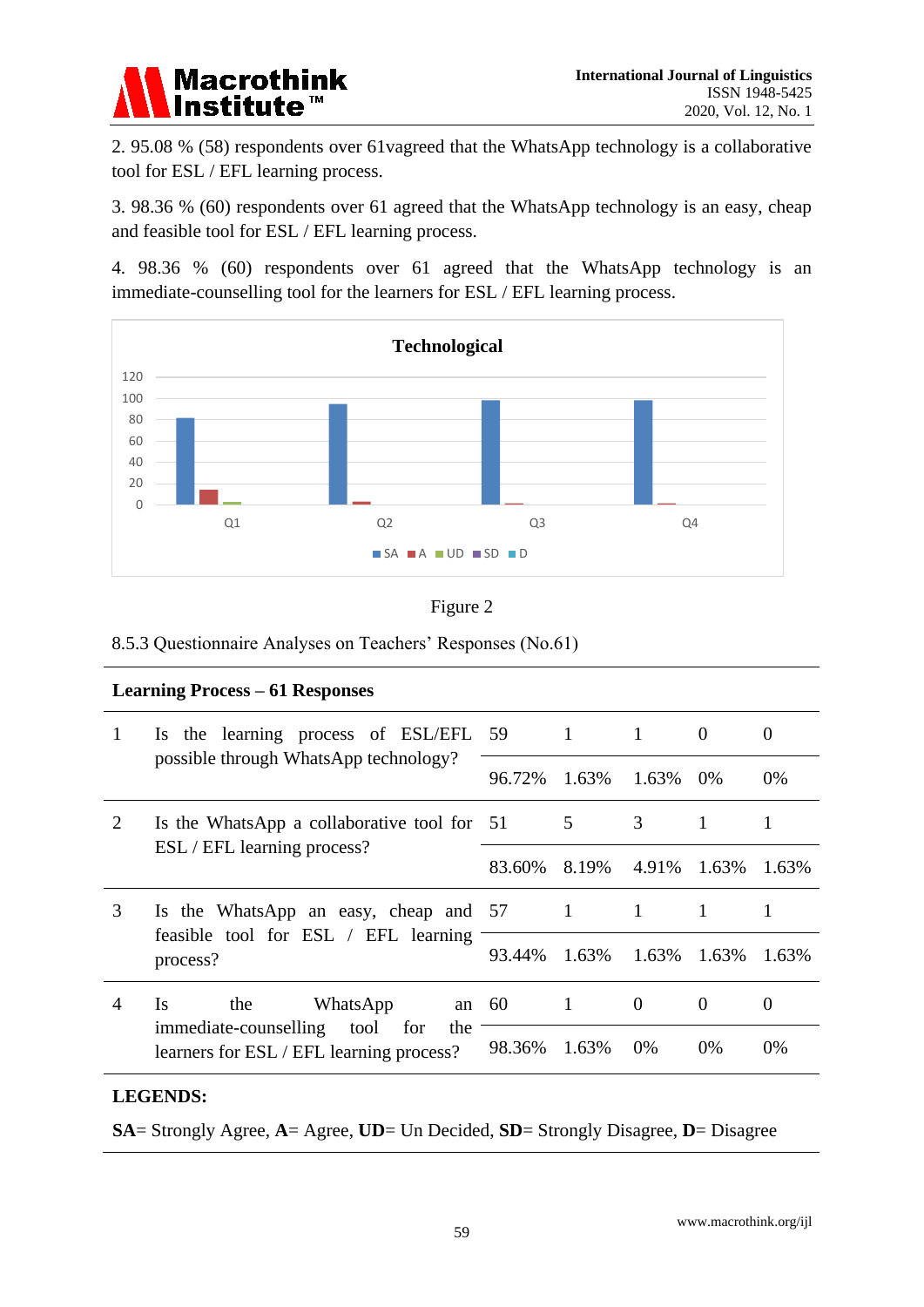

#### **Analyses:**

1. 96.72 % (59) respondents over 61 agreed that the WhatsApp technology is an academic-friendly tool for teachers / instructors.

2. 83.0 % (51) respondents over 61 agreed that the WhatsApp technology is a motivating tool for ESL / EFL learning process.

3 93.44 % (57) respondents over 61 agreed that the WhatsApp technology is a time-friendly tool for ESL / EFL learning process.

4. 98.36 % (60) respondents over 61 agreed that the WhatsApp technology is an innovative tool for ESL / EFL learning process.



Figure 3

#### 8.5.4 Questionnaire Analyses on Learners' Responses (No.50)

| S<br>#       | Question - A               | <b>Yes</b> | N <sub>0</sub> |
|--------------|----------------------------|------------|----------------|
| $\mathbf{1}$ | Do you have a smart phone? | 50         | O              |
|              |                            | 100%       | 0%             |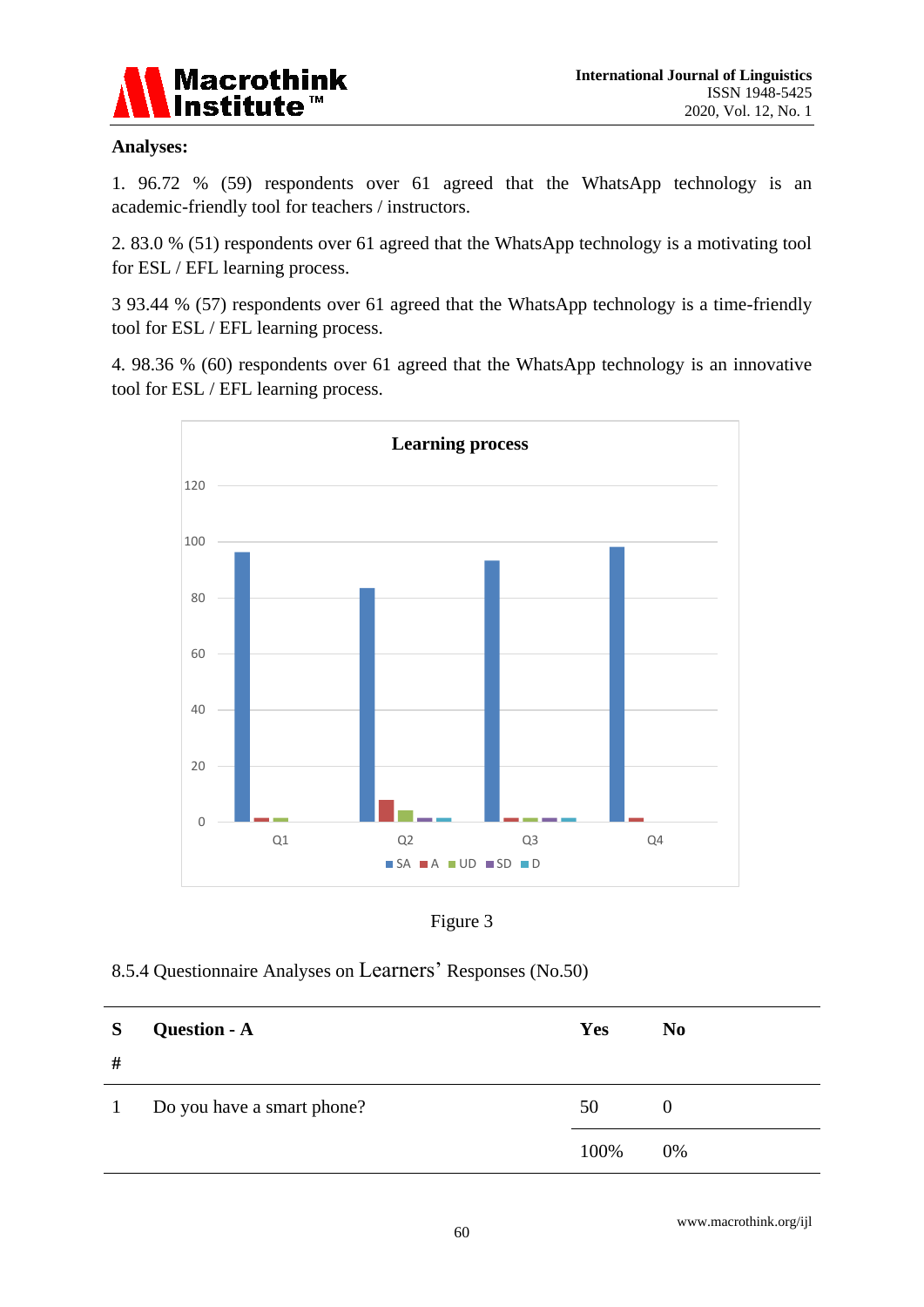

| 2 | Do you have internet connection?             | 50               | $\overline{0}$   |                   |
|---|----------------------------------------------|------------------|------------------|-------------------|
|   |                                              | 100%             | 0%               |                   |
| 3 | Is WhatsApp simple to use?                   | 41               | 9                |                   |
|   |                                              | 82%              | 18%              |                   |
| 4 | Do you learn anytime and anywhere?           | 38               | 12               |                   |
|   |                                              | 76%              | 24%              |                   |
|   | Question - B                                 | # 5.1            | # 5.2            | # 5.3             |
| 1 | How long do you use your mobile on WhatsApp? | $4 - 5$<br>Hours | $6 - 8$<br>Hours | $8 - 10$<br>Hours |
|   |                                              | 35               | 9                | 6                 |
|   |                                              | 70%              | 18%              | 12%               |

#### **Analysis A: (Figure 4)**

1. 100 % (50) respondents over 50 said that they had smart phones.

2. 100 % (50) respondents over 50 said that they had Internet connection.

3. 82 % (41) respondents over 50 agreed that the WhatsApp technology is simple to use for learning process.

4. 76 % (38) respondents over 50 agreed that they used WhatsApp anytime and anywhere.



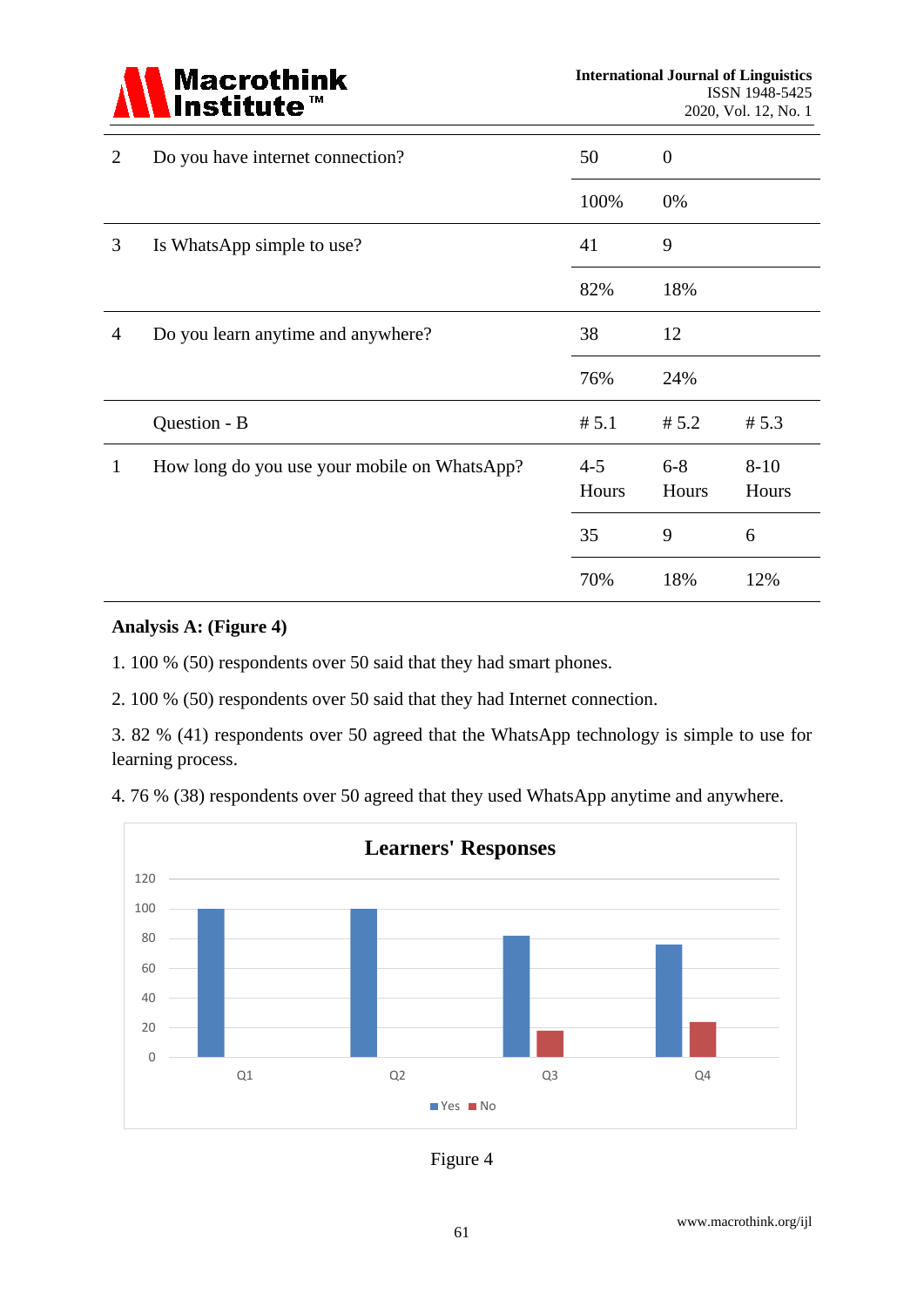

#### **Analysis B: (Figure 5)**

- 1. 70% (35) respondents over 50 said that they used their mobiles on WhatsApp.
- 2. 18% (9) respondents over 50 said that they used their mobiles on WhatsApp.
- 3. 12% (6) respondents over 50 said that they used their mobiles on WhatsApp.





8.5.5 Questionnaire Analyses on Learners" Responses (No.50)

| S                                                                                                                              | <b>Statements / Questions For Students</b>                                     | <b>SA</b> | $\mathbf A$  | <b>UD</b>               | <b>SD</b>        | D              |
|--------------------------------------------------------------------------------------------------------------------------------|--------------------------------------------------------------------------------|-----------|--------------|-------------------------|------------------|----------------|
| #                                                                                                                              | Graph - C                                                                      |           |              |                         |                  |                |
| $\mathbf{1}$<br>Is the WhatsApp a <b>motivating</b> tool for ESL / EFL<br>learning process?                                    |                                                                                | 41        | 5            | $\mathbf{1}$            | $\mathbf{1}$     | $\overline{2}$ |
|                                                                                                                                |                                                                                | 82%       | 10%          | 2%                      | 2%               | 4%             |
| $\overline{2}$                                                                                                                 | Is the WhatsApp a <b>collaborative</b> tool for ESL /<br>EFL learning process? | 30        | 6            | $\overline{\mathbf{4}}$ | $\mathbf{3}$     | 7              |
|                                                                                                                                |                                                                                |           | 12%          | 8%                      | 6%               | 14%            |
| 3<br>Is the WhatsApp an easy, cheap and feasible tool<br>for ESL / EFL learning process?                                       | 40                                                                             | 5         | 1            | $\mathbf{1}$            | $\boldsymbol{2}$ |                |
|                                                                                                                                |                                                                                | 80%       | 10%          | 2%                      | 2%               | 4%             |
| $\overline{4}$                                                                                                                 | Is the WhatsApp a <b>time-friendly</b> tool for ESL /<br>EFL learning process? | 43        | $\mathbf{1}$ | $\mathbf{2}$            | 1                | 3              |
|                                                                                                                                |                                                                                |           | 2%           | 4%                      | 2%               | 6%             |
| 5<br>Is the WhatsApp a <b>source of high interaction</b> for<br>the learners with their instructors for ESL / EFL<br>learning? |                                                                                | 35        | 3            | $\overline{\mathbf{4}}$ | $\mathbf{3}$     | 5              |
|                                                                                                                                | 70%                                                                            | 6%        | 8%           | 6%                      | 10%              |                |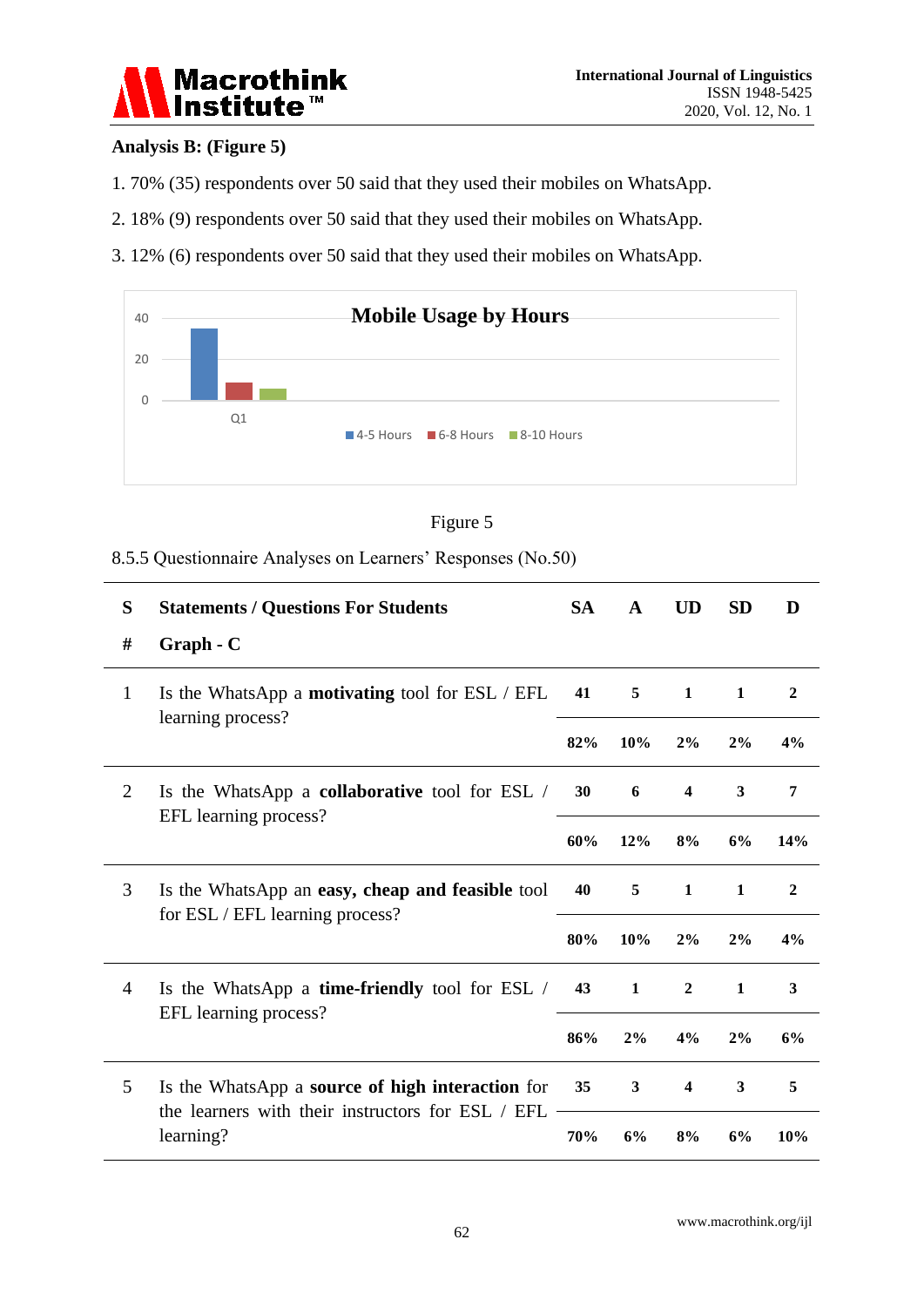

| 6                      | Is the WhatsApp an <b>immediate-counselling</b> tool<br>for the learners for ESL / EFL learning process? | 43  | 1              | $\overline{2}$ | 1            | 3  |
|------------------------|----------------------------------------------------------------------------------------------------------|-----|----------------|----------------|--------------|----|
|                        |                                                                                                          | 86% | 2%             | 4%             | 2%           | 6% |
| 7                      | Is the WhatsApp a <b>privacy-friendly</b> tool for ESL /<br>EFL learning process?                        | 44  | $\overline{2}$ | 1              | 2            |    |
|                        |                                                                                                          | 88% | 4%             | 2%             | 4%           | 2% |
| 8<br>learning process? | Is the WhatsApp an <b>innovative</b> tool for ESL / EFL                                                  | 47  | $\mathbf{0}$   | $\mathbf{1}$   | $\mathbf{0}$ | 2  |
|                        |                                                                                                          | 94% | $0\%$          | 2%             | $0\%$        | 4% |

#### **Analysis - Graph C:**

1. 82% (41) respondents over 50 agreed that they used their mobiles on WhatsApp is motivating tool.

2. 60% (30) respondents over 50 agreed that they used their mobiles on WhatsApp is collaborative tool.

3. 80% (40) respondents over 50 agreed that they used their mobiles on WhatsApp is cheap and feasible.

4. 86% (43) respondents over 50 agreed that they used their mobiles on WhatsApp is time-friendly tool.

5. 70% (35) respondents over 50 agreed that they used their mobiles on WhatsApp is a source of high-interaction tool.

6. 86% (43) respondents over 50 agreed that they used their mobiles on WhatsApp is a tool for immediate counselling.

7. 88% (44) respondents over 50 agreed that they used their mobiles on WhatsApp is privacy-friendly tool.

8. 94% (47) respondents over 50 agreed that they used their mobiles on WhatsApp is innovative tool.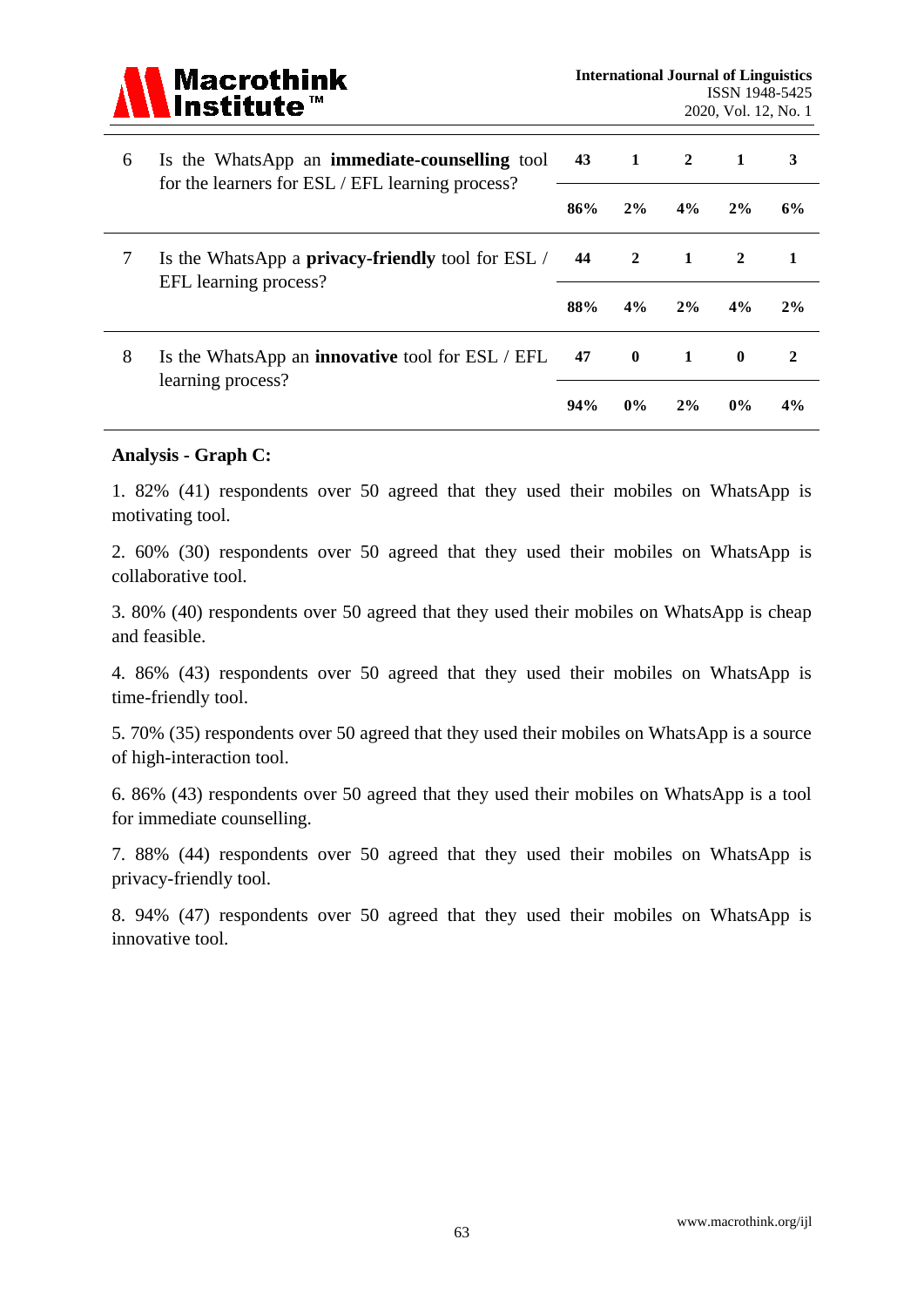





#### **9. Conclusion**

EFL teaching is really a difficult task. It is more difficult in the Kingdom of Saudi Arabia. English Language is, here in the KSA, a foreign language. Being the standard of instruction, as well as a common tool of communication, English Language appears to be very significant in an emerging country such as the Kingdom of Saudi Arabia. The EFL learners require more attention as well as specific care. However, the students are rich because the country is rich. It is found that all students enjoy a smart phone. The high penetration of smartphones makes the learning easier and more interesting through the WhatsApp. It gives direct access to the students with their teachers. It makes learning simpler, effective as well as available anywhere and anytime. It is convenient, too. The combinations of activities and inclusions of audio/videos make it more interesting. It contributes significantly to the learning process where the students take more interest. The instructors apply some fruitful and interesting strategies to inspire the learners to motivate them to learn easily as well as more interestingly. It provides simultaneous learning process, because it is a teacher-centered-learning as well as learner-centered learning.

#### **References**

Akpan, Kufre, P., & Ezinne, A. (2017). Ezinne: Effectiveness of WhatsApp as a collaborative tool for learning among undergraduate students in university of Uyo, Akwa Ibom state. *International Journal of Advanced Education and Research, 2*(5), 43-46. Retrieved from [www.alleducationjournal.com](http://www.alleducationjournal.com/)

Alam, K. I., & Alam, K. I. (2018). *Education and Technology: Pedagogic Viewpoints. Education, Technology and Pedagogy*. Lap Lambert Academic Publishing.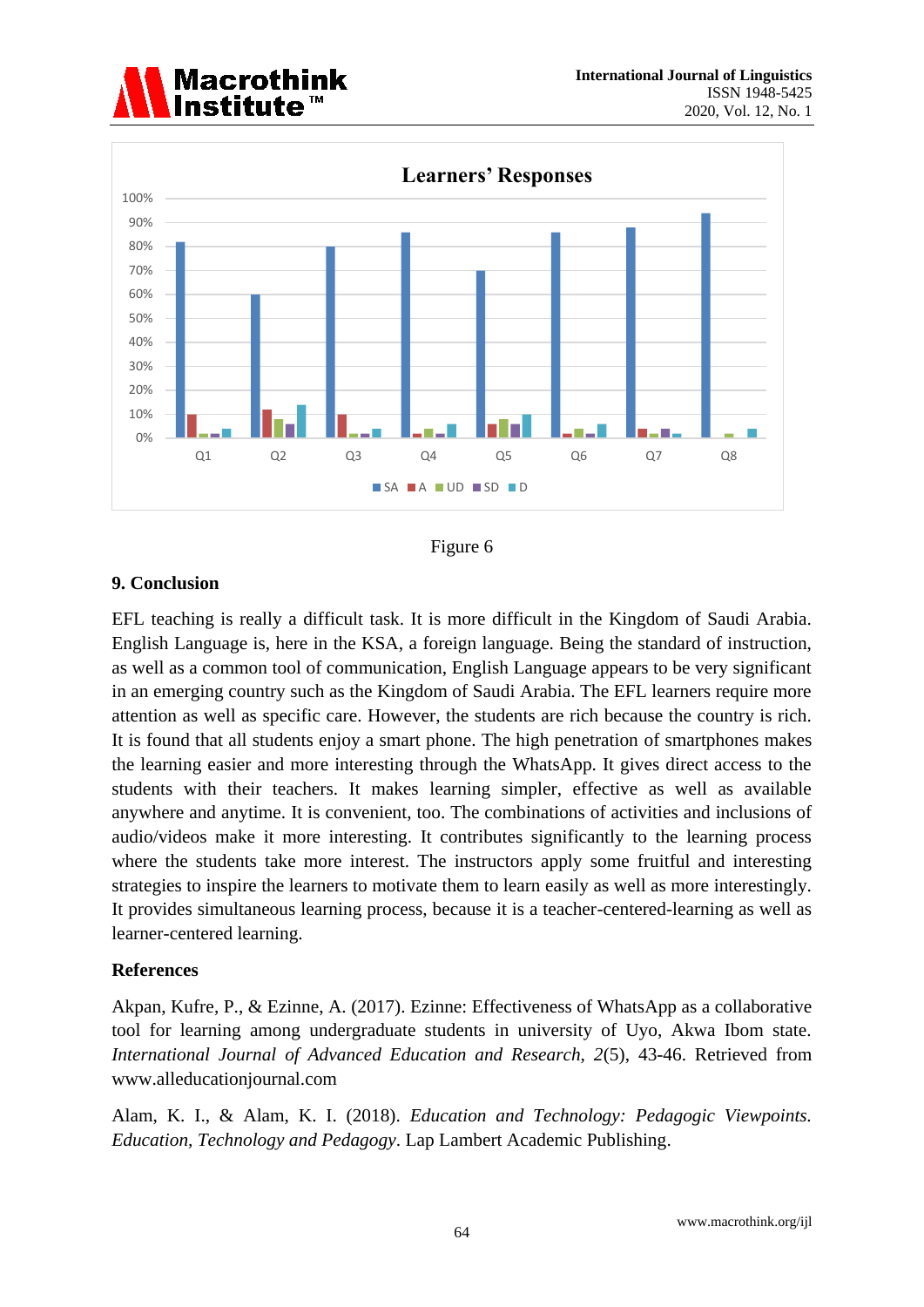

Gon, S., & Rawekar, A. (2017). Effectivity of E-Learning through WhatsApp as a Teaching Learning Tool. *MVP Journal of Medical Sciences, 4*(1), 19-25. https://doi.org/10.18311/mvpjms/0/v0/i0/8454

Hamad, M. M. (2017). Using WhatsApp to Enhance Students" Learning of English Language "Experience to Share". *Higher Education Studies, 7*(4), 74-87. <http://doi.org/10.5539/hes.v7n4p74>

Taj, I. H., Sulan, N. B., Sipra, M. A., & Ahmad, W. (2016). Impact of Mobile Assisted Language Learning (MALL) on EFL: A Meta-Analysis. *Advances in Language and Literary Studies, 7*(2), 76-83. [http://doi.org/10.7575/aiac.alls.v.7n.2p.76](http://dx.doi.org/10.7575/aiac.alls.v.7n.2p.76)

#### **Websites**

<https://www.english.com/blog/5-ways-use-whatsapp-elt-classroom/>

<https://www.wapp4phone.com/facts/whatsapp-education/>

[https://www.whatsapp.com](https://www.whatsapp.com/)

<https://en.wikipedia.org/wiki/WhatsApp>

#### **Appendix: A**

Quantitative and Qualitative Survey

Researcher

Dr. Imam Alam Khan

Research Title: A Synopsis on the WhatsApp-Based Instruction and ELT Pedagogy:

Concept, Challenges and Strategy

Dear Respondents

Your responses to the provided questions will be kept confidential. They will be used only for the said research, and under no circumstances will be disclosed and shared to anybody.

We highly appreciate your cooperation. Please choose a response  $(\sqrt{)}$  to the statements regarding "A Synopsis on the WhatsApp-Based Instruction and ELT Pedagogy:

Concept, Challenges and Achievements".

#### **Survey**

A Synopsis on the WhatsApp-Based Instruction and ELT Pedagogy: Concept, Challenges and Achievements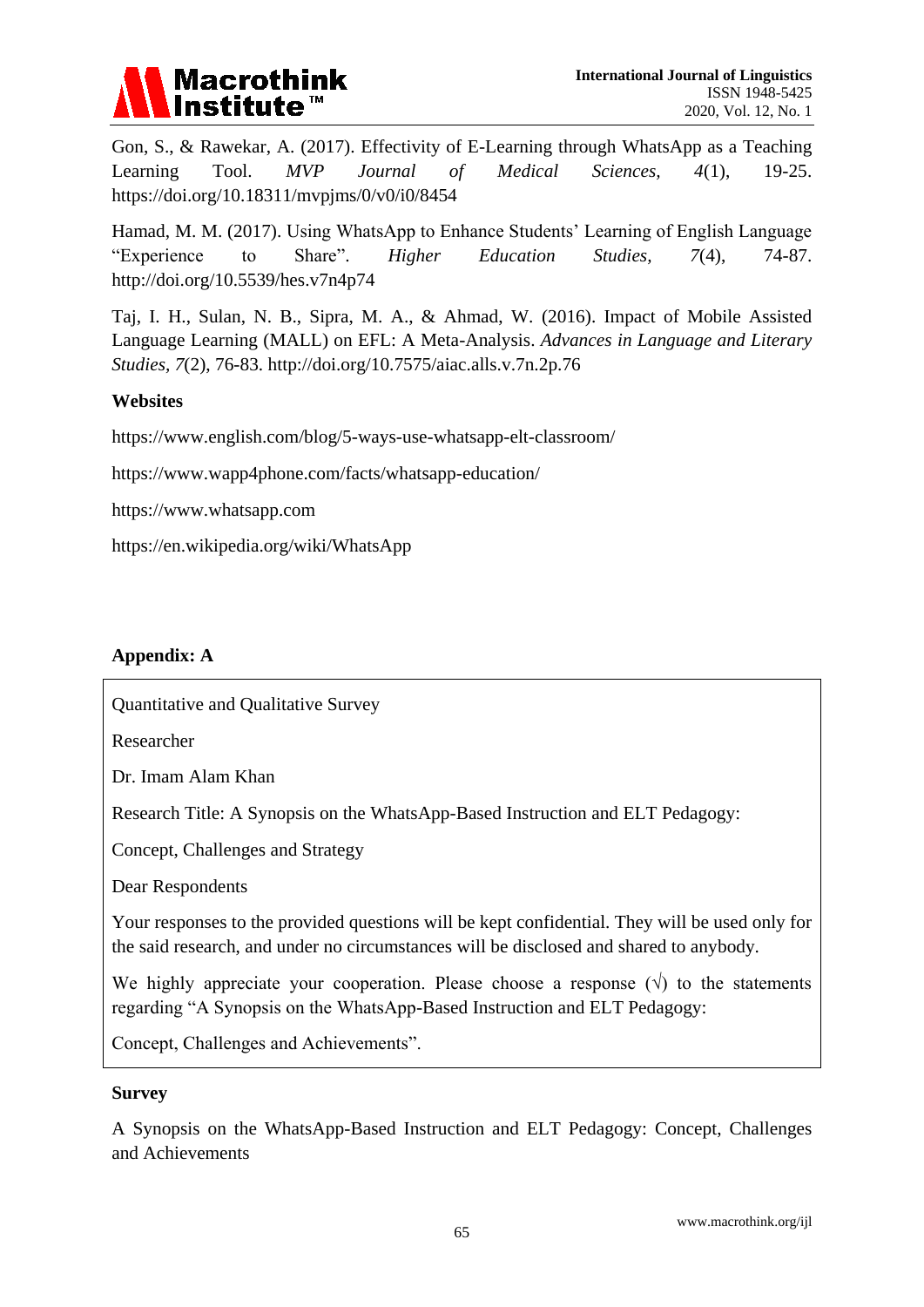

#### **Educational:**

| S#             | <b>Questions</b>                            | <b>SA</b> | A        | UD    | <b>SD</b> | D              |
|----------------|---------------------------------------------|-----------|----------|-------|-----------|----------------|
| 1              | educational / academic<br>attainment<br>Is. | 51        | 5        | 2     |           | $\overline{2}$ |
|                | possible through WhatsApp technology?       | 83.6%     | 8.19%    | 3.27% | 1.63%     | 3.27%          |
| 2              | Is the WhatsApp technology useful for 55    |           | 4        | 2     | $\Omega$  | 0              |
|                | Educational learning process of ELT 90.1%   |           | 6.4%     | 3.27% | 0%        | 0%             |
|                | pedagogy?                                   |           |          |       |           |                |
| 3              | the WhatsApp a source of high 50<br>Is.     |           | 2        | 6     |           | 2              |
|                | interactions<br>Educational<br>among        | 81.9%     | 3.27%    | 9.8%  | 1.63%     | 3.27%          |
|                | instructors and the learners during ESL /   |           |          |       |           |                |
|                | EFL learning process?                       |           |          |       |           |                |
| $\overline{4}$ | WhatsApp a privacy-friendly<br>the<br>Is.   | 60        | $\Omega$ |       | $\Omega$  | $\Omega$       |
|                | Educational tool for ESL / EFL learning     | 98.3%     | 0%       | 1.63% | $0\%$     | 0%             |
|                | process?                                    |           |          |       |           |                |

#### **Technological:**

|   |                                              | <b>SA</b> | A     | UD    | <b>SD</b> | D        |
|---|----------------------------------------------|-----------|-------|-------|-----------|----------|
|   | technology<br>WhatsApp<br>the<br>1s<br>an    | - 50      | 9     | 2     |           | $\Omega$ |
|   | for teachers<br>academic-friendly<br>tool    | 89.1%     | 14.4% | 3.27% | $0\%$     | 0%       |
|   | instructors?                                 |           |       |       |           |          |
| 2 | Is the WhatsApp technology a motivating      | 58        |       |       | $\cup$    | $\theta$ |
|   | technology for ESL / EFL learning process?   | 95.0%     | 3.27% | 0%    | 0%        | 0%       |
| 3 | Is the WhatsApp an innovative technology for | - 60      |       | 0     |           | $\Omega$ |
|   | ESL / EFL learning process?                  | 98.3%     | 1.63% | $0\%$ | $0\%$     | 0%       |
| 4 | Is the WhatsApp technology a time-friendly   | 60        |       | 0     | $\theta$  | $\theta$ |
|   | tool for ESL / EFL learning process?         | 98.3%     | 1.63% | $0\%$ | 0%        | 0%       |

|   | <b>Learning Process:</b>                     |       |       |          |                |          |  |  |  |
|---|----------------------------------------------|-------|-------|----------|----------------|----------|--|--|--|
| 1 | the learning process of ESL/EFL<br><b>Is</b> | 59    |       |          | $\overline{0}$ | 0        |  |  |  |
|   | possible through WhatsApp technology?        | 96.4% | 1.63% | 0%       | 0%             | $0\%$    |  |  |  |
| 2 | Is the WhatsApp a collaborative tool for     | 51    | 5     | 3        |                |          |  |  |  |
|   | ESL / EFL learning process?                  | 83.6% | 8.0%  | 4.9%     | 1.63%          | 1.63%    |  |  |  |
| 3 | the WhatsApp an easy, cheap and<br>Is.       | 57    |       |          |                |          |  |  |  |
|   | feasible tool for ESL / EFL learning         | 93.4% | 1.63% | 1.63%    | 1.63%          | 1.63%    |  |  |  |
|   | process?                                     |       |       |          |                |          |  |  |  |
| 4 | the<br>WhatsApp<br>Is<br>an                  | 60    |       | $\Omega$ | $\Omega$       | $\Omega$ |  |  |  |
|   | immediate-counselling tool for the learners  | 98.3% | 1.63% | 0%       | 0%             | 0%       |  |  |  |
|   | for ESL / EFL learning process?              |       |       |          |                |          |  |  |  |
|   | Legends:                                     |       |       |          |                |          |  |  |  |

**SA**= Strongly Agree, **A**= Agree, **UD**= Un Decided, **SD**= Strongly Disagree, **D**= Disagree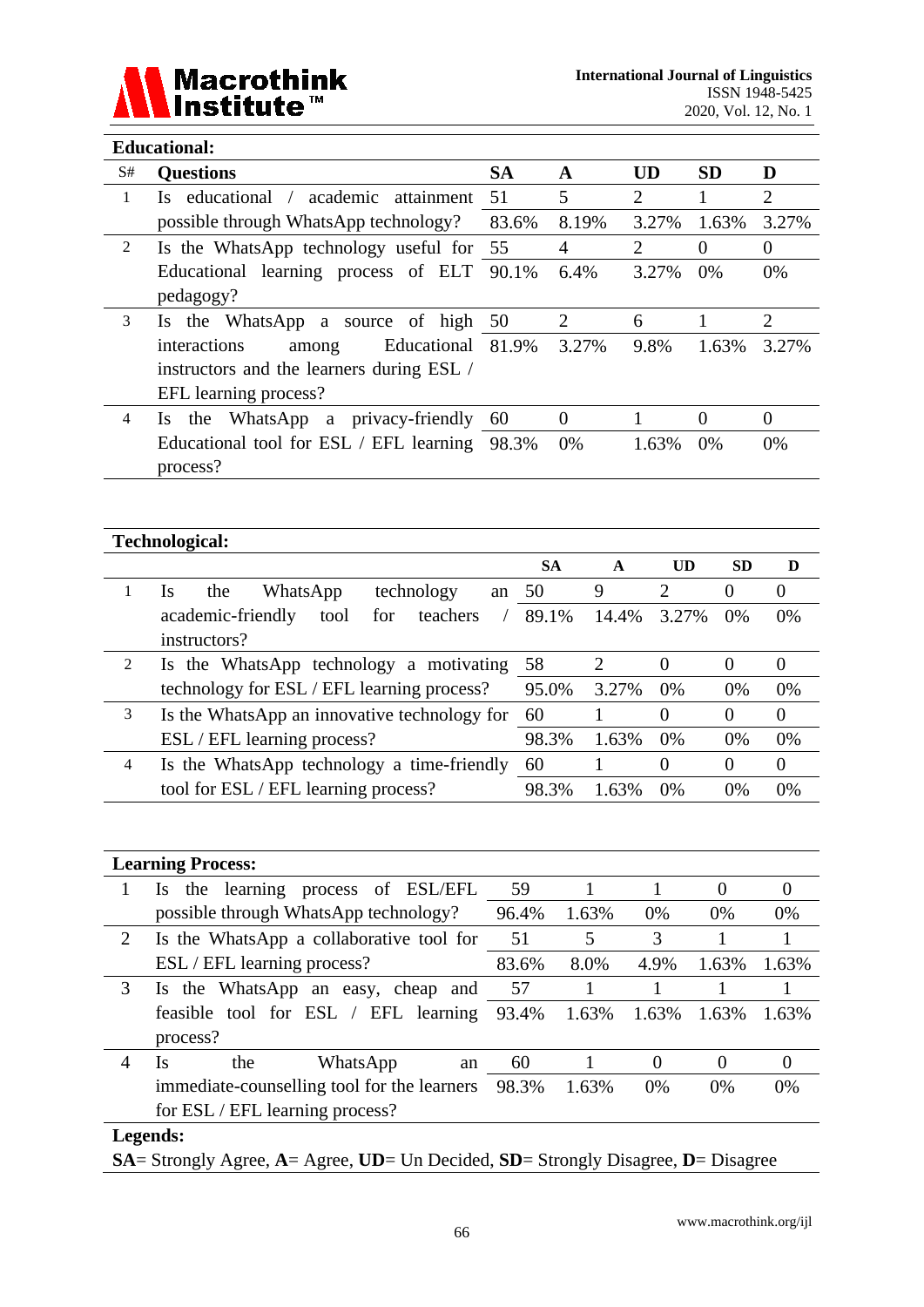

#### **Appendix: B**

Quantitative and Qualitative Survey

Researcher

Dr. Imam Alam Khan

Research Title: A Synopsis on the WhatsApp-Based Instruction and ELT Pedagogy:

Concept, Challenges and Strategy

Dear Respondents

Your responses to the provided questions will be kept confidential. They will be used only for the said research, and under no circumstances will be disclosed and shared to anybody.

We highly appreciate your cooperation. Please choose a response  $(\sqrt{)}$  to the statements regarding "A Synopsis on the WhatsApp-Based Instruction and ELT Pedagogy:

Concept, Challenges and Achievements".

#### **Survey**

A Synopsis on the WhatsApp-Based Instruction and ELT Pedagogy: Concept, Challenges and Achievements

#### **Questionnaire Analyses on learners' responses (No.50)**

| S#           | <b>Statements / Questions For Students</b>                                                | <b>SA</b>    | $\mathbf{A}$ | <b>UD</b>               | <b>SD</b>    | D                |
|--------------|-------------------------------------------------------------------------------------------|--------------|--------------|-------------------------|--------------|------------------|
| $\mathbf{1}$ | Is the WhatsApp a <b>motivating</b> tool for $\text{ESL}/\text{EFL}$<br>learning process? | 41           | $5^{\circ}$  | $\mathbf{1}$            | 1            | $\mathbf{2}$     |
|              |                                                                                           | 82%          | <b>10</b>    | $\overline{2}$          | 2            | $\boldsymbol{4}$ |
| 2            | Is the WhatsApp a <b>collaborative</b> tool for ESL /<br>EFL learning process?            | 30           | 6            | $\overline{\mathbf{4}}$ | 3            | 7                |
|              |                                                                                           |              |              |                         |              |                  |
| 3            | Is the WhatsApp an easy, cheap and feasible tool<br>for ESL / EFL learning process?       | $40\qquad 5$ |              | $\mathbf 1$             | $\mathbf{1}$ | $\mathbf{2}$     |
|              |                                                                                           |              |              |                         |              |                  |
| 4            | Is the WhatsApp a <b>time-friendly</b> tool for ESL /<br>EFL learning process?            | 43           | 1            | 1                       | 1            | 4                |
|              |                                                                                           |              |              |                         |              |                  |